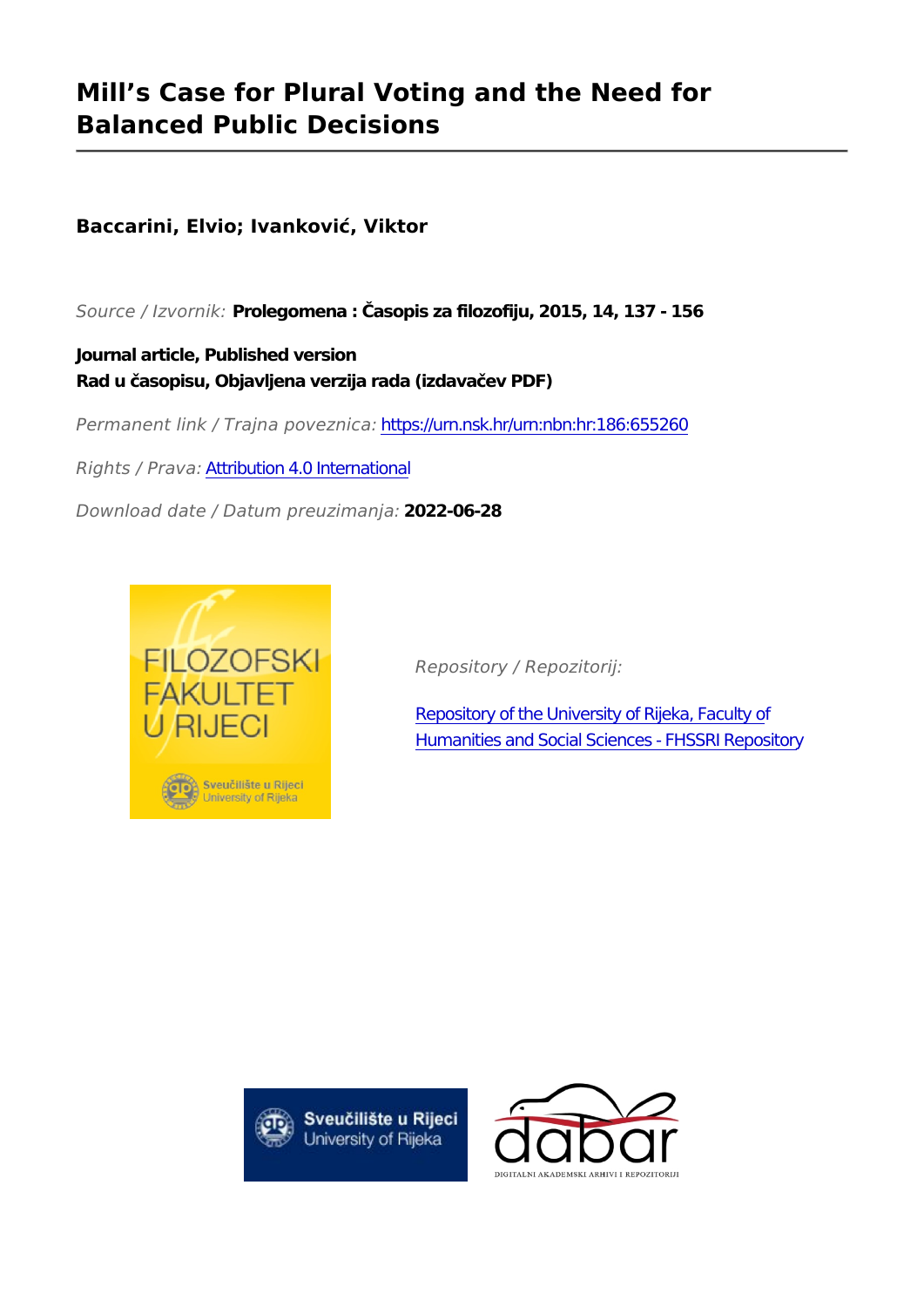## **Mill's Case for Plural Voting and the Need for Balanced Public Decisions**

#### Elvio Baccarini

University of Rijeka – Faculty of Humanities and Social Sciences, Sveučilišna avenija 4, 51000 Rijeka, Croatia ebaccarini@ffri.hr

### Viktor Ivanković

Central European University – Doctoral School of Political Science, Public Policy and International Relations, Nador 9, 1051 Budapest, Hungary viktor.ivankovic@gmail.com

ORIGINAL SCIENTIFIC ARTICLE – RECEIVED: 04/05/15 ACCEPTED: 23/10/15

Abstract: This paper revisits John Stuart Mill's famous proposal for plural voting, according to which universal suffrage is conjoined with the possibility for some to claim and utilise multiple votes if they meet a particular set of qualifications. We observe the proposal in the light of Mill's own historical context, but we also evaluate it with respect to the changing social and political conditions that ensued. Surely, the proposal faces criticisms in both contexts taken separately, but some of the previously prominent objections retain their force, while others recede in contemporary circumstances. Accordingly, for instance, the paper recognises the force of the objection that the educated experts who are to hold multiple votes are difficult to identify with the ideal of quality decision-making and the common good in mind, but rejects dated assumptions such as that of the overwhelming strength of class bias or the predominantly class-based motivations for social grouping. Most importantly, although the paper ultimately rejects Mill's plural voting proposal, it supports his attempt to incorporate experts into quality democratic decision-making, and investigates the practical forms of their inclusion. First, we outline the plural voting proposal in the context in which it initially arose. Second, we introduce the first objections to plural voting according to which such a mechanism undermines the educative role that Mill sets for democracy. Third, we discuss the problem of who the handlers of multiple votes – the "educated" – are supposed to be, their class background, the expertise required, and the strength of underlying class biases. Fourth, we look at the different stages of the political decision-making process, in search of possible remedies for the problems brought about by plural voting. Fifth, we assess some of the assumptions underlying Mill's proposal in light of contemporary society. In summary, we argue for the rejection of the plural voting scheme, but we discuss alternative ways of including experts in the decision-making process.

Keywords: Class bias, common good, democracy, experts, plural voting, protective and educative roles of democracy, social grouping.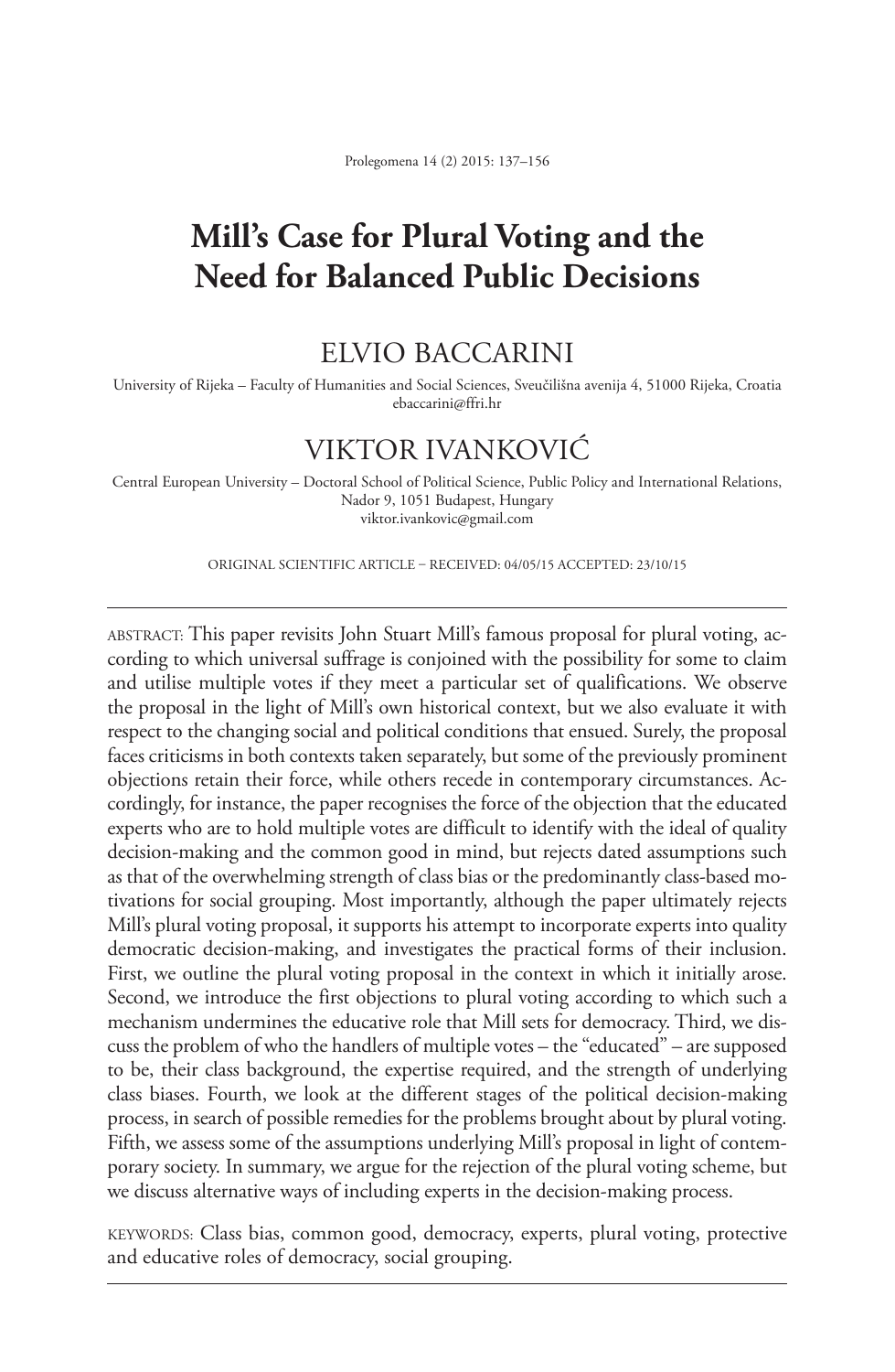#### **Introduction**

In this paper, we discuss John Stuart Mill's frequently criticized proposal for plural voting in popular election. We have two aims. One is to discuss Mill's proposal as such. What we have in mind here are Mill's thoughts about plural voting with our focus on the society of his time, as well as what he considered to be the possible developments for society.

In the last part of the paper, we focus on an issue that Mill remarked on and that has proved to be of great importance – that of the democratic role of educated people, or, to use a more contemporary term, of experts. Here we think that Mill's worries remain important and that democracy must find a proper role for expert knowledge, although in forms other than plural voting.

We evaluate Mill's proposal for plural voting while having in mind the criteria according to which democracy and democratic decision-making gain legitimacy. These criteria are (i) the quality of decisions and the pursuit of the common good which includes the protection of citizens' values, worldviews, and interests; (ii) the educative function of democracy. Within such a view, democracy and democratic procedures are not themselves basic values. They must be evaluated in light of how they are appropriated for the values, or perform social functions, listed above. Thus, democracy is on one hand a resource for rendering effective the pursuit of the common good, as, when it is well functioning, it is opposed to particular (sinister) interests. This is done partly by ensuring to each citizen a fair opportunity to be engaged in the protection and advancement of her values, worldviews and interests. On the other hand, democracy can be a threat to the common good and a resource for pursuing illegitimate particular interests if democratic decisions neglect certain basic rights and liberties, or expose a group to the permanent condition of being outvoted. If such are the results of democratic decision-making, then it loses legitimacy.

We remark, in particular, on the condition of not being permanently outvoted. If a particular group is exposed to such a condition, then something has gone wrong in the democratic procedure with regard to the fair possibility of being engaged in the protection and advancement of values, worldviews and interests. The point is elaborated well by Thomas Christiano (2008), although his proposal overlaps with (but does not completely correspond to) Mill's view.

A consequence is that democracy and democratic procedures can legitimately be limited or adjusted, if this is necessary to protect the mentioned values, or perform the listed social functions. This is what renders the plural voting proposal interesting, as it is not ruled out from the very outset. It is a candidate for being part of unavoidable trade-offs when we are concerned with the implementation of values in real life conditions.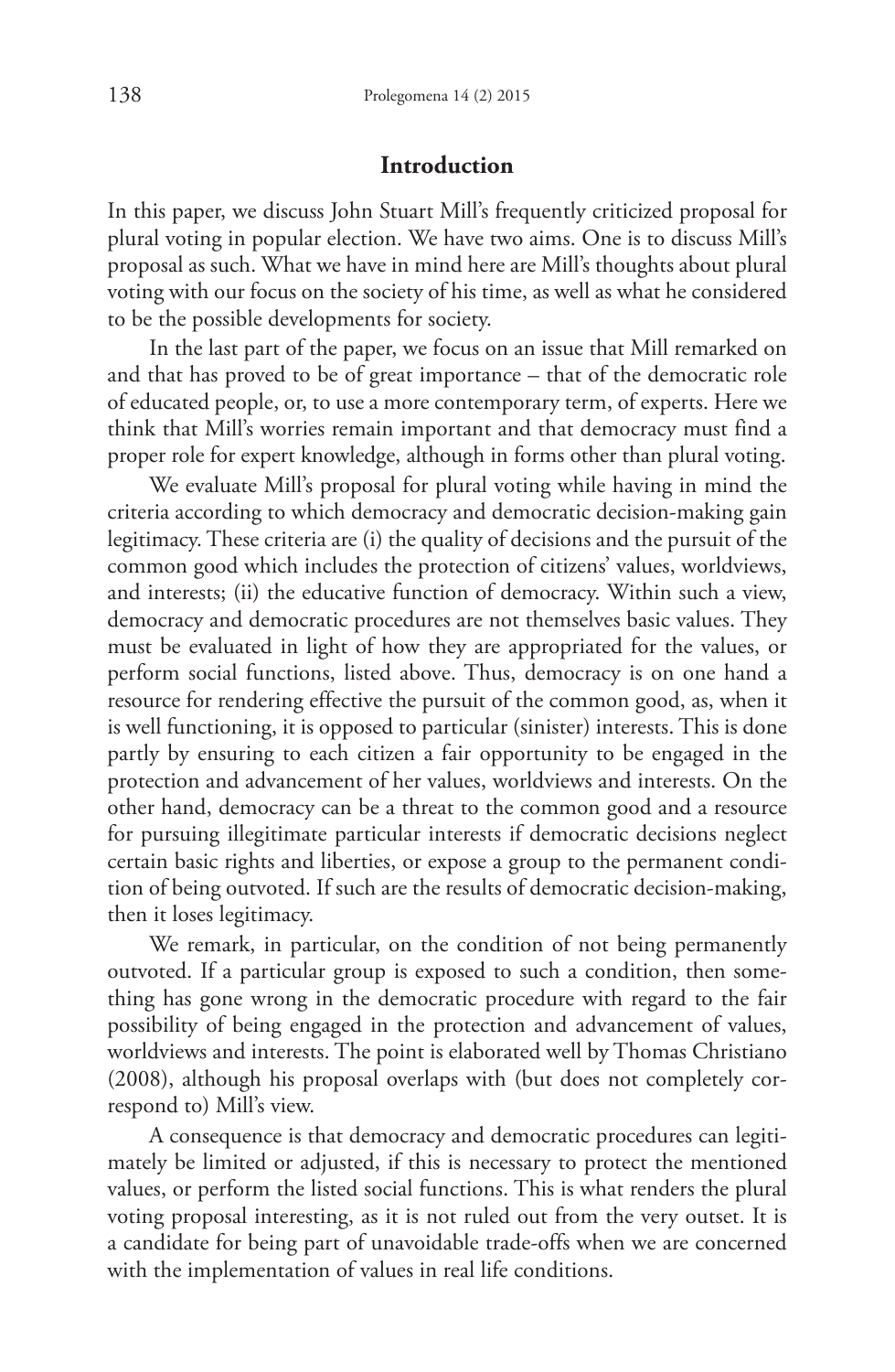We now explain, in more detail, the two basic values and social functions stated at the beginning of the paper – the protective and educative roles of democracy, which are acknowledged by many of Mill's commentators (Beitz 1989; Baccarini 1993; Miller, J. J. 2003) to be the centrepieces of his democratic theory. 1 Part of what constitutes quality public decisions and the common good is the protection of legitimate interests of individuals. This is related to Mill's view of humans as developing beings, in terms of their moral and intellectual qualities. Several authors remark that it is this view that grounds Mill's defence of liberty for each citizen (cf. Gaus 1981; Gaus 2010). It also grounds part of Mill's attribution of legitimacy to democracy, in relation to giving each citizen a fair possibility of being engaged in the protection and advancement of her values, worldviews and interests.

As Mill says (1861/1977: 70), the very possibility to participate in the public decision-making process ensures to citizens the possibility of having their aims fairly protected. Even if some citizens are well disposed toward others, they cannot protect the aims of these others in the same way they are able to as the directly interested parties. For example, even an employer who is well disposed towards the interests of workers cannot see the workers' problems in the same light as the workers themselves. In defending the extension of the suffrage to the working class, Mill held that the specific demands, interests, and problems of its members could hardly be comprehended by individuals to whom their particularities remain empirically and hermeneutically alien. The goal of protecting their interests and encouraging social trust can only be achieved if the voices of these individuals are heard and considered in the public domain. We can endorse this view in general, in relation to values, conceptions of the good, as well as interests of various citizens and social groups. We will come back to the significance of this point later, in order to demonstrate the severe limitations of plural voting.

It is important, now, to touch upon the difference between pursuing the common good and merely balancing out competing interests. The former is concerned with ensuring to each citizen what appropriately belongs to her. In our current vocabulary, we can describe this in terms of ensuring rights to citizens. The latter can aim at merely tactical compromises. Policies can depend on contingencies, like advantages that some groups have in social or economic relations, although political institutions guarantee formal equality. For example, mainstream cultural communities can ignore some requirements of minority communities. Although the latter are, thus, not really mistreated, their rights are, at the same time, not fully recognized. Another

 $1$  See Beitz (1989) for a particularly insightful contribution to the literature dealing with the moral grounds of citizens' political equality. Unfortunately, we are not able to devote further attention to it here.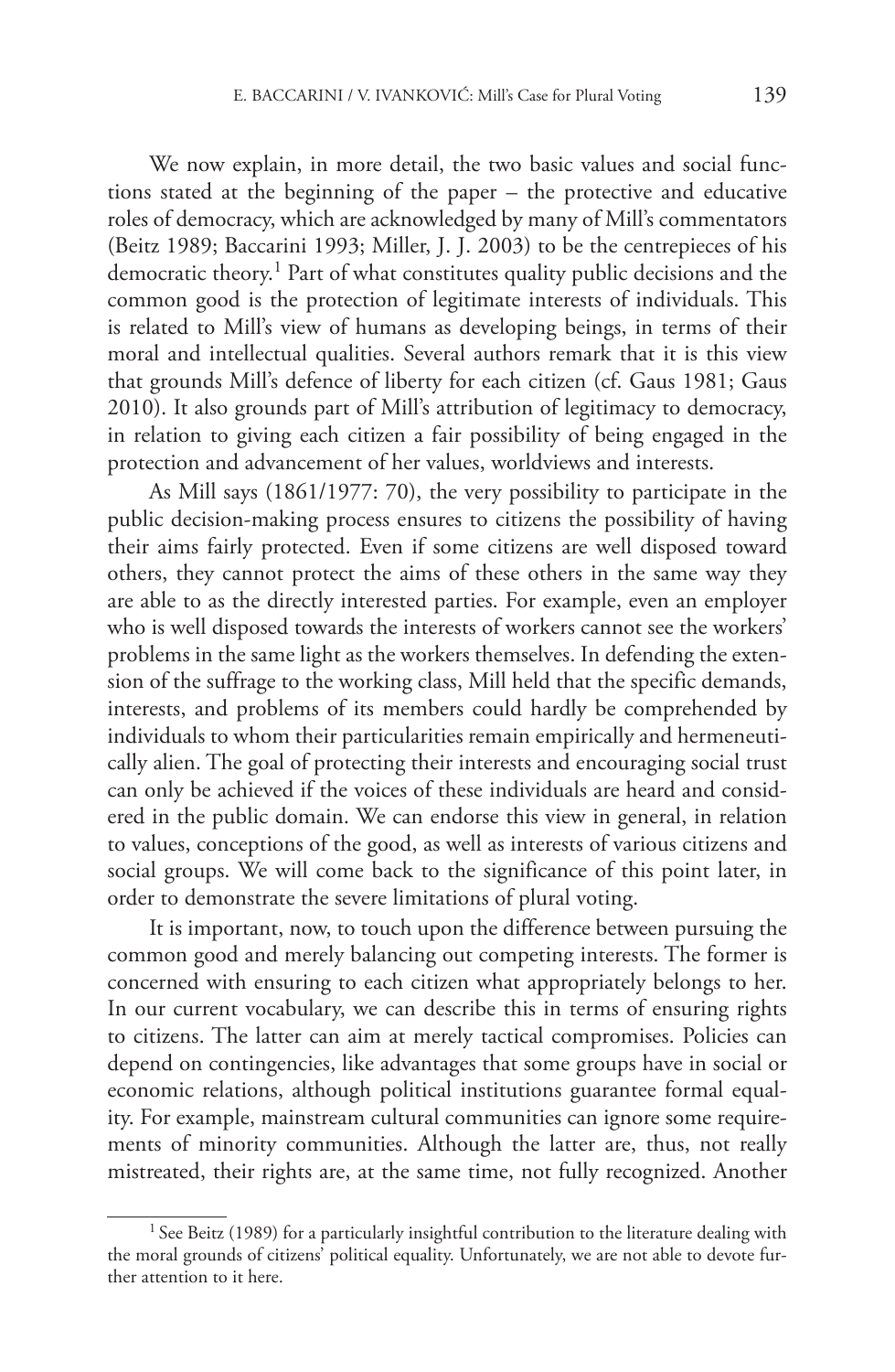way of stating the difference is to say that pursuing the common good results in long term policies, while tactical compromises are short in term, in virtue, yet again, of contingent social and economic relations between groups, or in virtue of the short term interests that the competing groups are concerned with in the bargaining process.

A further way of considering the quality of decisions and the pursuit of the common good is related to the capacity of decisions to satisfy common citizens' aims, like the possibility to live in a prosperous society, with sustainable development (inclusive of its social and demographic aspects). What bears importance here is that Mill emphasizes the significance of democracy for the quality of decisions. This is related to Mill's social epistemology, i.e. the conception of social production of knowledge, or valuable beliefs. As stated in *On Liberty* (Mill 1859/1977: 243–252), putting a view under the most rigorous scrutiny is indispensable to obtain its valuable epistemic status. Democratic procedures favour such scrutiny, and Mill sees one of their roles in this task, when he, for example, notes the virtue of the Parliament as an institution of deliberation (1861/1977: 112–113, 128–131).

The educative role of democracy lies in its supposed capacity to improve the intellectual, moral and civic virtues of citizens. By participating in democratic procedures, citizens develop such virtues. This is related to Mill's view that one can improve her virtues only by practicing them. Mill strongly emphasizes this role of democracy.

Interestingly, however, Mill does not embrace democracy uncritically. He defends it by relying on all the reasons indicated above, but he also challenges it. One such interesting challenge to democracy and its legitimacy that we analyse in this paper is related to his justification of the proposal for plural voting. The proposal consists in attributing at least one vote to each citizen, as well as more than one vote to the best educated among citizens. Plural voting is aimed at the quality of public decisions and the common good. The intention behind it is to protect competence from the rule of ignorance, and to overcome purely self-interested rationality, as well as to avoid the possibilities of mere outvoting.

#### **Mill's case for plural voting**

Mill followed the political trend of his time, of extending the suffrage to greater and greater numbers of political subjects. Nonetheless, Mill was also wary about the democratic extension, and he wanted to realize it in a well-balanced way. In relation to this, he argued that the process of electing members to Parliament should not be carried out via a one-man-one-vote procedure, but by according multiple votes to certain members of the electorate who meet a set of prescribed qualifications. We must read the plural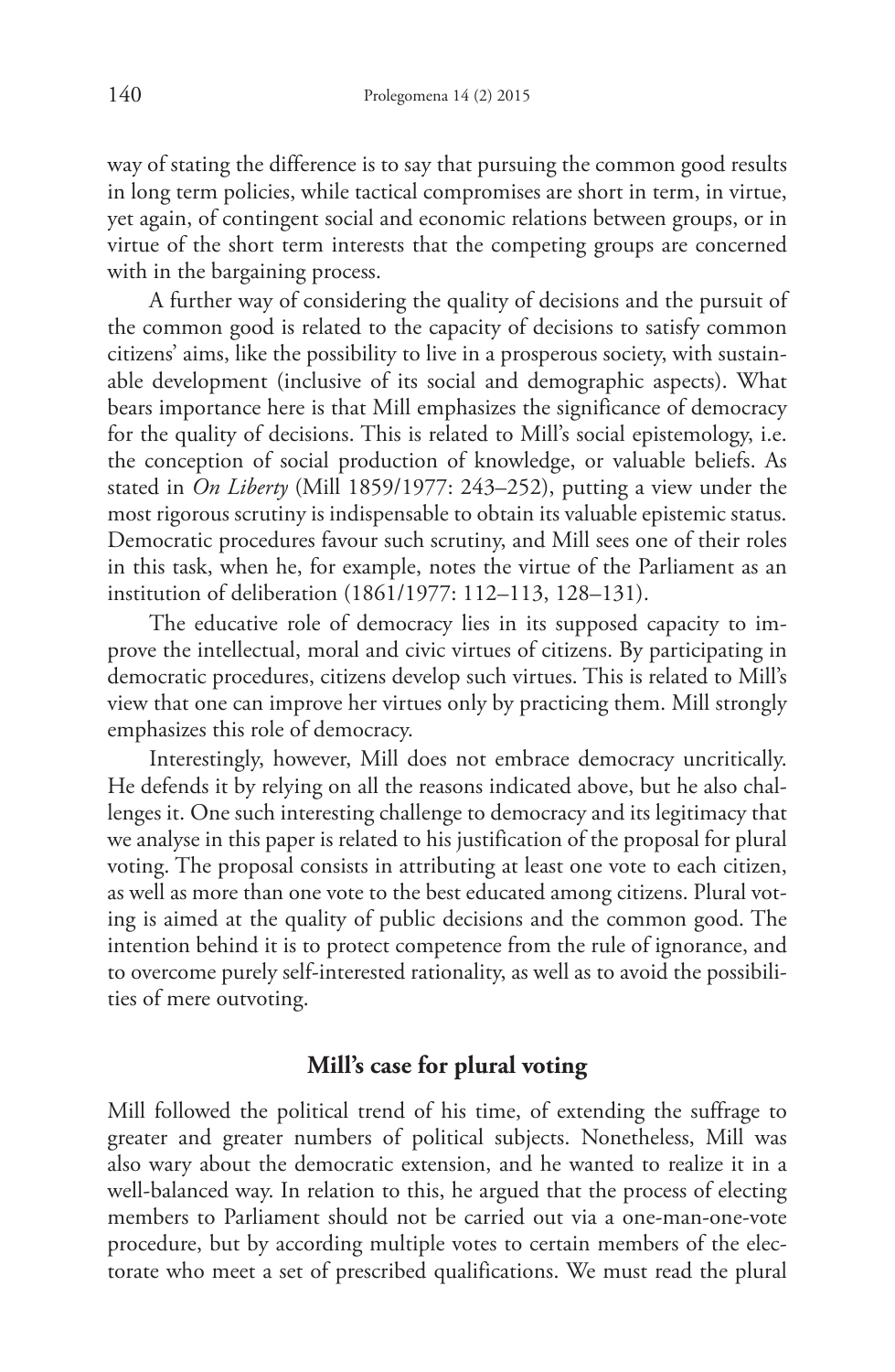voting proposal in this light. Firstly, in offering the justification for following a system of plural voting alongside the extension of universal suffrage, Mill highlights the paramount importance of expertise and education in deciding joint concerns:

…if the more ignorant does not yield his share of the matter to the guidance of the wiser man, the wiser man must resign his to that of the more ignorant. Which of these modes of getting over the difficulty is most for the interest of both, and most conformable to the general interest of things? If it be deemed unjust that either should have to give way, which injustice is greatest? That the better judgment should give way to the worse, or the worse to the better? (Mill 1861/1977: 473–474)

The quotation exposes one of Mill's rationales for plural voting. Though every voice needs to be heard in government, claims Mill, not every voice carries equal weight, and not every assessment of social problems and proposals for their potential solutions treads equally in seeking out fitting administrative action. It is the voices of the educated that are to be considered decisive in our democratic operationalization.

Secondly, Mill offers arguments for plural voting with the underlying intention of preventing the occurrences of mere outvoting. He confirms a basic class division of society into labourers and employers. With the provision of universal suffrage, a democratic system that endorses a one-man-one-vote rule enables the class of labourers to numerically overpower the class of employers, the numerical minority. The problem of this class advantage would be partly in the ineptitude of that class – the labourers – in matters of political management, considering their lack of education and their recent inclusion into political decision-making. However, this was not the sole problem. Mill was convinced of a very deep working-class intolerance, as well, as early as the engineers' strike in 1852 (Halliday 2004: 128). As Dale Miller says, they would most likely pursue policies that benefit, or only appear to benefit their own class, like the equality of earnings, the abolition of payment by the hour, the limitation of competition in the labour market, or the protection of home producers against foreign industries (2010: 182). To grant them control over government would shut out those who endorse opposed perspectives, or interests. Finding this exclusion unsatisfactory, Mill sought a balanced situation that would avoid a representational domination of one side over the other.

#### **A tension between the educative role of democracy and plural voting**

In order to avoid the too-easily-expressed charges of elitism, it is important to remember that, for Mill, democratic participation of the working class was very important in virtue of its supposed educational capacities. Enfranchising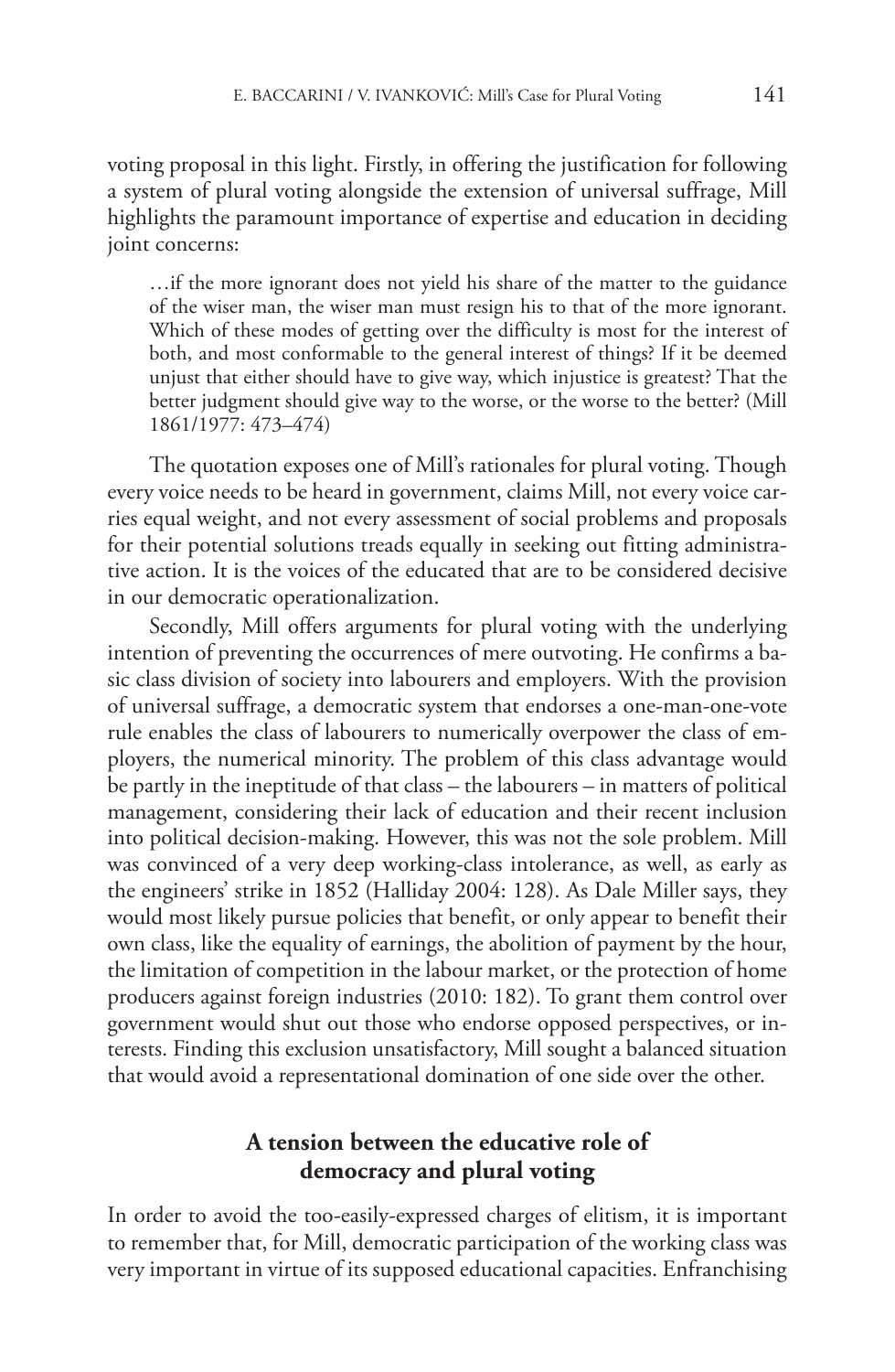the working class aims not only at inclusion, but is also instrumental for giving the new voters schooling both in ways of expressing their special interests and weighing public concerns from a public-centred perspective, and not merely minding their own benefit.

But here we notice the first possible tension in Mill's thought about plural voting. One might ask whether the educational role of democracy would be fulfilled in a system that implements plural voting. Would having a lessthan-equal status in the political process erode stimulation for conscientious and thoughtful engagement? Here we talk of education that popular democracy provides to its participants merely through inclusion in its operations (primarily, the participation in public debates, voting, and the inclusion in governance). The worry is that having less-than-equal status in the democratic process might bring into question the willingness and motivation of members of that class to be concerned with the common good, and, therefore, to develop the ability to extend concern and care about matters beyond particular interests.

Nadia Urbinati raises an objection that is grounded on the issue of selfrespect (2002: 98–99). Plural voting could undermine the individuals' selfrespect and cause resentment between the group agents. The humiliation of plural voting could, at least for some, easily lie in the fact that they are being asked about their problems, but not really or sufficiently being considered in the process of decision-making. Or it might be said that their reasoning is taken into account in public dealings, but then again, not as much as the reasoning of the supposedly more qualified individuals. Here we should recall the Rawlsian consideration of self-respect as being one of the primary goods ensured for individuals, and we can hardly neglect the threat that plural voting poses to such a principle (Rawls 1999: 386–391). We should remember that, for Rawls, the loss of self-respect implies for agents the loss of capacity for pursuing plans worthy of pursuit. The effects are exactly contrary to those desired by Mill, as far as the educative role of democracy is concerned. Alternatively, we claim, in addition to Urbinati's considerations, that those excluded from plural voting may not lose their self-respect, but the strategy needed for avoiding the loss is based on the absence of interest for public concerns, and on the privatization of interests. There cannot be a more unwelcome result in relation to Mill's intentions.

All our predictions here are, obviously, only speculative, and, thus, we do not take a definitive position. Before doing this, further work needs to be done. First, it is required to establish whether the concern is about a normative, or an empirical consideration about the loss of self-respect. As far as empirical loss of self-respect is concerned, empirical research is required. Perhaps it may turn out that people do not lose their self-respect when multiple votes are accorded to some citizens. Nothing excludes *a priori* that, to the contrary,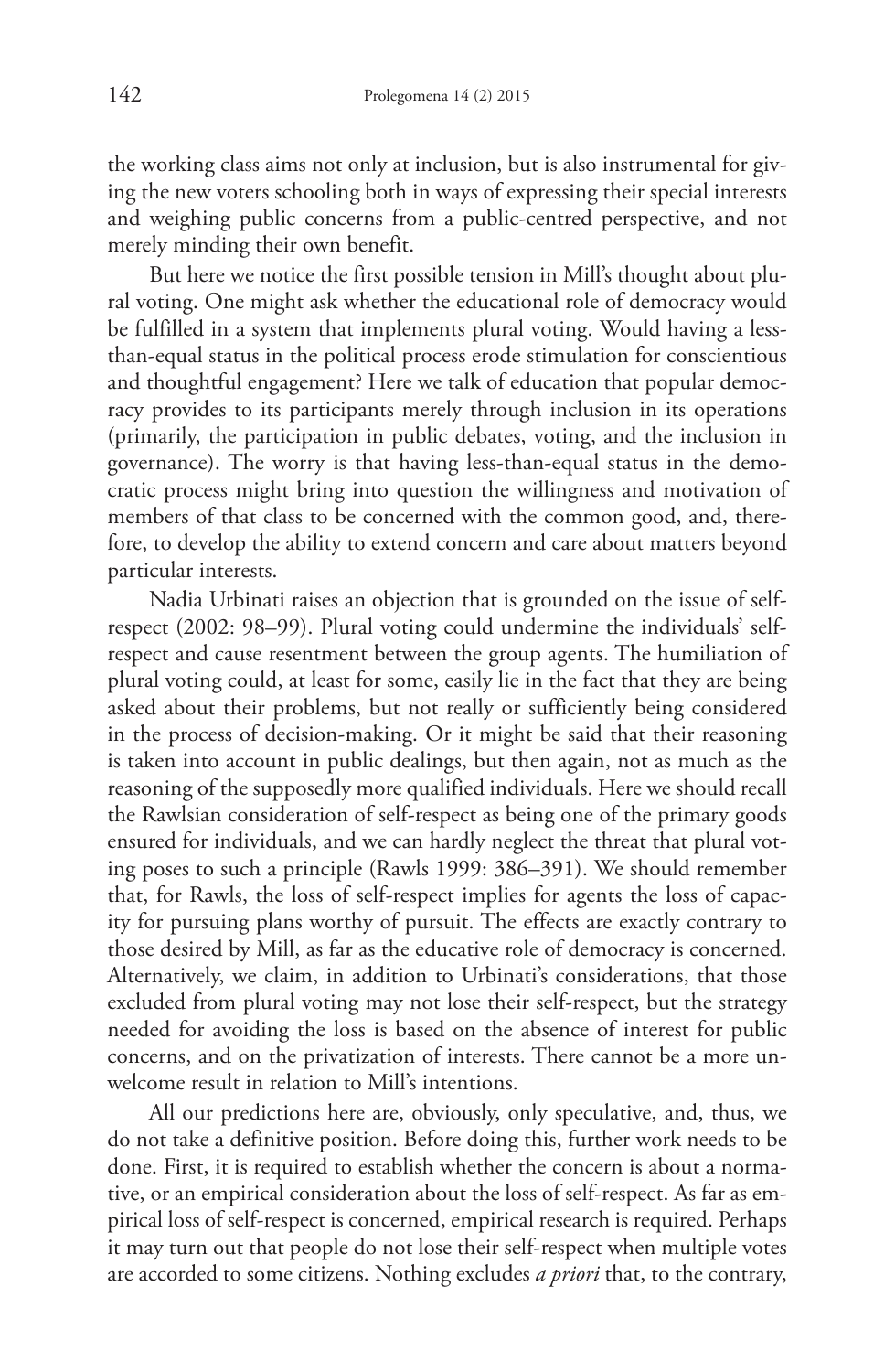this might be a motivation for labourers to improve their education, in particular if at least some citizens that share their origins were accorded multiple votes on the base of merit.

Further philosophical work needs to be done in order to resolve the normative disputes about self-respect. It is a sophisticated philosophical question whether an absence of consideration for others represents a reason for us to revise our self-respect. 2 For the moment, we conclude that plural voting faces powerful challenges from the standpoint of the educative role of democracy.

#### **The problem of identifying the educated group**

The next challenge that we tackle is the attempt to discover what kind of educated people are to be granted multiple votes. In the previous section, we have shown that Mill's motivation for advocating plural voting lies in his worry about the imbalance in democratic power between the two class agents – the labourers and the employers, as well as about voting driven by particular (sinister) interests burdened by ignorance. In order to avoid the problems, Mill could offer two possible solutions. One is merely to increase the representation of the minority group in relation to the majority in order to create a balanced situation between them, and, thus, impede mere outvoting. The other solution is to give rise to a group of people in the political arena that would be wise enough to settle public disputes. In an otherwise imbalanced circumstance, the educated would be given sufficient power to tip the scale in favour of public benefit. For reasons that we explicate below, the latter solution must be preferred by Mill. But the feasibility of this solution faces significant problems.

The problems lie both in where the members of the educated elite "come from" in terms of class, and whether the considerations that they employ can be decoupled from their underlying socio-economic backgrounds and biases. Many authors have advocated the view, or at least raised the issue, that the individuals to whom Mill would assign more votes virtually all belong to the upper or middle classes (Miller, Dale 2010: 186). This claim is by no means surprising when talking about Mill's society, since it was a privilege of the rich to provide for themselves the top-grade education that was being offered. The poor, in this case the members of the working class, remained disenfranchised, because of their poor material condition. Mill himself apprehends this danger by acknowledging that the educated mostly come from rich circles. He notes:

The plurality of votes must on no account be carried so far, that those who are privileged by it, or the class (if any) to which they mainly belong, shall outweigh

<sup>&</sup>lt;sup>2</sup> For two opposed positions on this see Margalit (1994) and Bird (2010).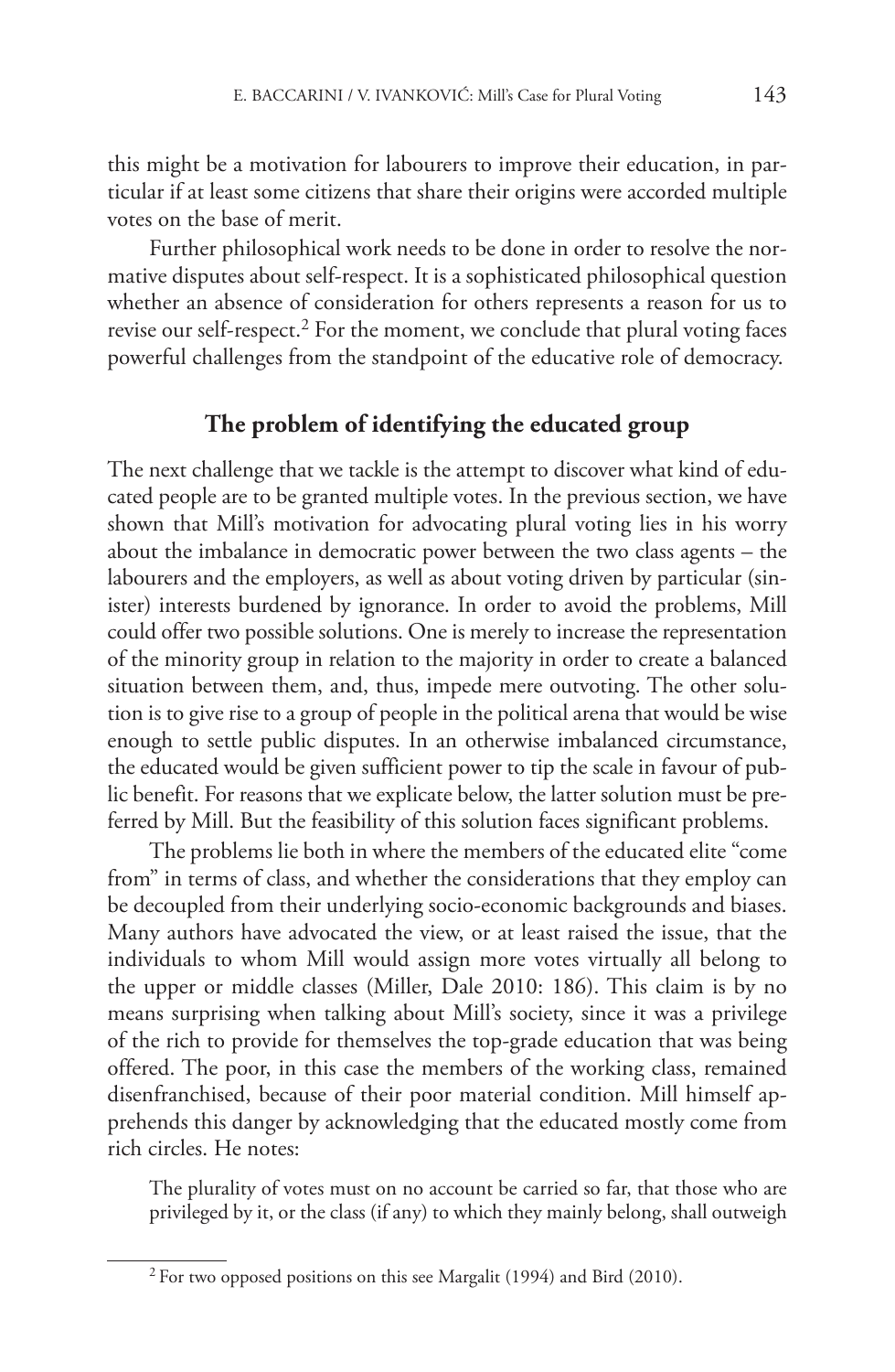by means of it all the rest of the community. The distinction in favour of education, right in itself, is further and strongly recommended by its preserving the educated from the class legislation of the uneducated; but it must stop short of enabling them to practice class legislation on their own account. Let me add, that I consider it an absolutely necessary part of the plurality scheme, that it be open to the poorest individual in the community to claim its privileges, if he can prove that, in spite of all difficulties and obstacles, he is, in point of intelligence, entitled to them. (Mill 1861/1977: 476)

It remains doubtful, in Mill's claims, what the means we use to ensure that the plurality of votes is not "carried so far" are supposed to be, or how the poorest individuals in the community are supposed to overcome "all difficulties and obstacles". If this question is not resolved, a worry appears that the plural voting system favours just one social class. There is a tension here. On one hand, Mill expects that the most educated will be able to legislate by having in mind the common good, and not their sinister class interests. On the other hand, there is no guarantee that even the best members of society in terms of education will legislate by evenly having in mind the interests of groups to which they do not belong. We should remind ourselves here of one of Mill's rationales for universal suffrage: even the best-intentioned people cannot have in mind other people's interests in the same way as those people can. The idea that those assigned with multiple votes will all come from the same class (which was quite reasonable to expect in Mill's time), joined with the supposition that one is always biased by his class belonging (at least in the sense of not being completely able to understand others' concerns), thwarts the purpose of plural voting inspired by the intention of pushing the voting process in the direction of quality decisions that have the common good in view. The situation in which the educated are taken as a completely separate agent and may tip the scale in favour of the common good seems at least improbable. The realistic danger is that those assigned with multiple votes continue to reason within, or are highly influenced by the considerations of their socio-economic backgrounds and/or social classes, which, in turn, means that the educated cannot occupy a neutral position among the agents in public deliberation and decision-making. The result is that plural voting is unable to affirm the raising of a neutral class of people mainly concerned with the common good. The maximum that might be obtained with plural voting is a balance in the representation of two opposed classes, where each side has a fair bargaining position to pursue its own interests. But this cannot completely satisfy Mill's expectations for representative public institutions. We have reasons to maintain that the function of pursuing quality of decisions and the common good is menaced. Perhaps it may remain unthreatened as a form of the protective function of democracy. This depends on whether plural voting is organized in such a way that it establishes only the impossibility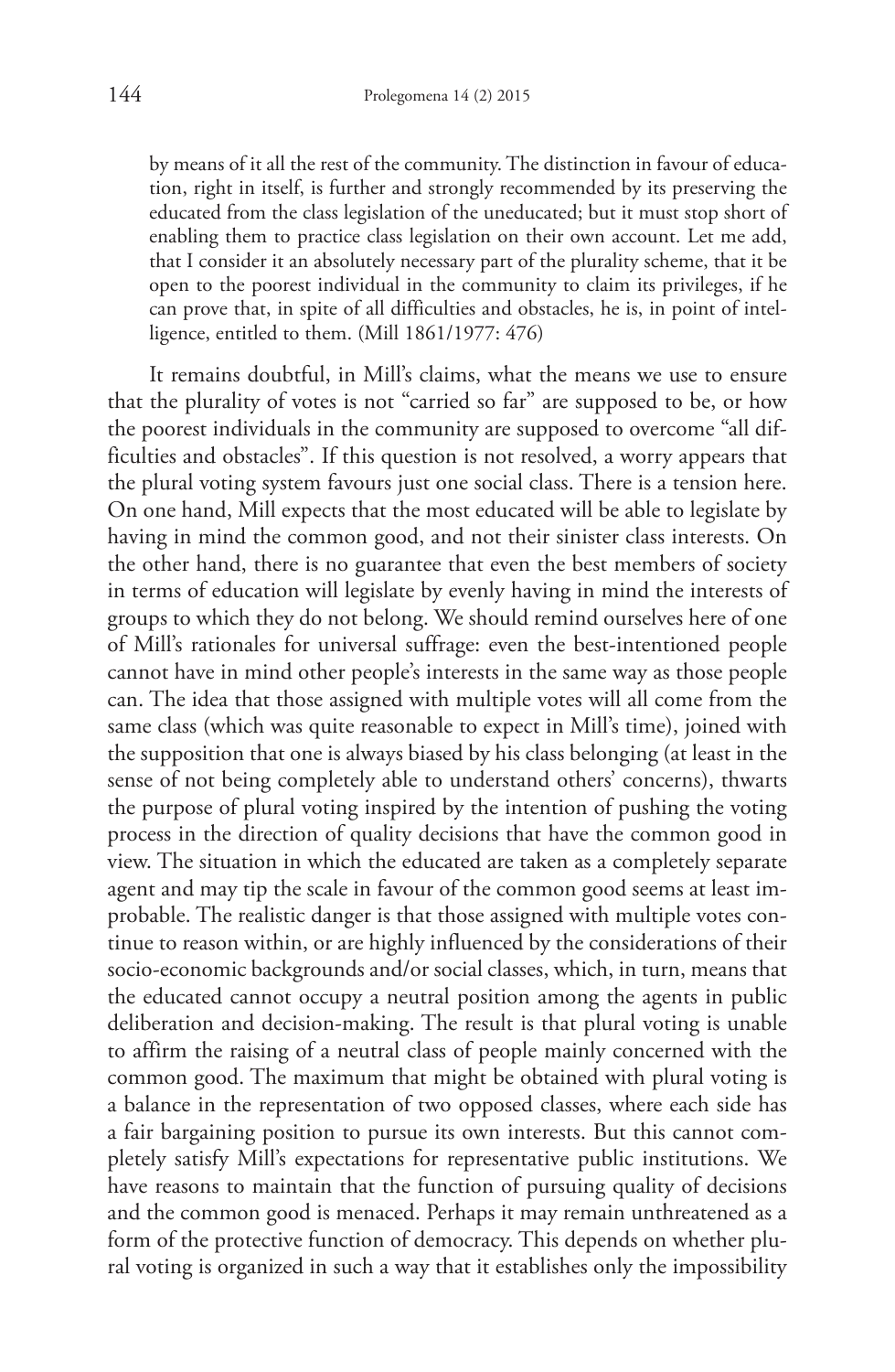of labourers to outvote others, but not the reverse outcome, that labourers may be outvoted. In such a case, there would be a balanced situation where no group can mistreat the other. But it is important to distinguish between a condition of bargaining, in which each side only wants to ensure its interests and in which a compromise between particular interests may be obtained at best, from a situation where the decision-making process is concerned with the common good. We return to this point again later.

The deep-rootedness of the problem of establishing the group of citizens that are to be assigned with multiple votes is well exemplified in the demographic objection of David Estlund (2009: 215–17). From the get-go, Estlund points to the possibility of epistemic qualities being nullified by prejudiced detriments of the group members. Suppose, Estlund says, that people who sought education were more racist than others even after education. In that case, the racism which they abided by would nullify the epistemic advantages their education might have provided them: "In our society, it is pointed out, having such a degree is disproportionately the privilege of members of certain races, classes, and (formerly) genders" (Estlund 2009: 215). Estlund also points out that the attempt to avoid this objection might be the correction and balancing of the demographic structure within the class of the educated. But at that point, it would already be admitted that even the educated cannot individually forego their class and background biases.

Another problematic aspect of Mill's system of plural voting is represented by the conditions and standards under which individuals are assigned extra votes. Though it might appear that Mill mainly empowers those with higher formal education (Ryan 1970), he chooses to downgrade this standard due to a lack of objective measurements:

If there existed such a thing as a really national education, or a trustworthy system of general examination, education might be tested directly. In the absence of these, the nature of a person's occupation is some test. An employer of labour is on average more intelligent than a labourer; for he must labour with his head, and not solely with his hands. (Mill 1861/1977: 475)

This claim, alongside Mill's proposal of entrusting holders of different employer professions with extra votes, reveals the classist nature of his mechanism. It becomes clear that not only are the labourers in adverse circumstances when it comes to prospects of gaining an education that would provide them with a greater say in the democratic process compared to the bourgeois, but there is more "education" even in the positions the employers occupy.

Nadia Urbinati puts forward a further objection:

Yet this reasoning is faulty, because it presumes something that needs to be proved – namely, a necessary correlation between private performance and public competence. Being a good teacher does not make one politically competent.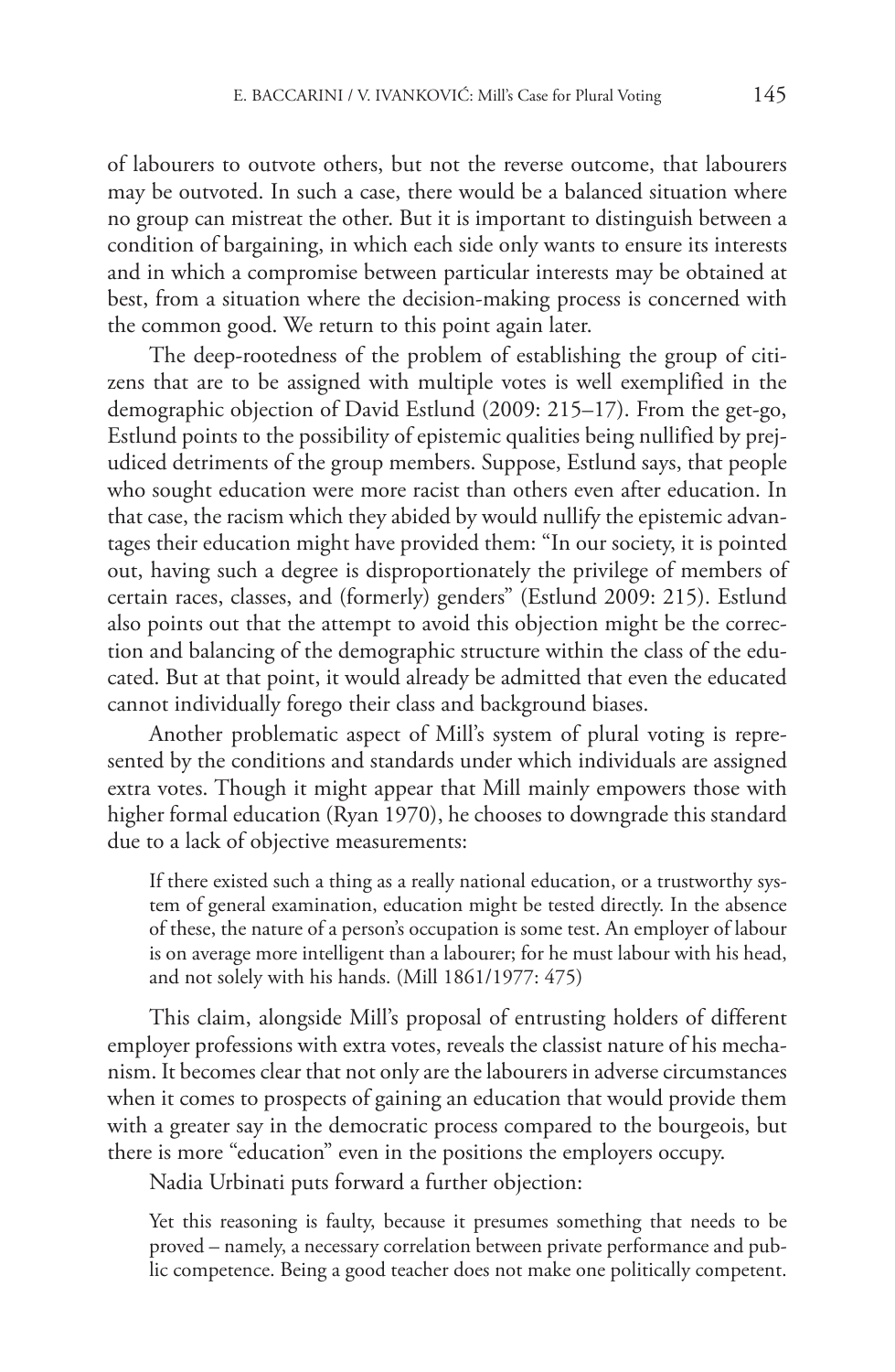Having built a successful business does not mean that a person either can or will use managerial skill with as much efficiency for the good of the general public. Moreover, economic success is not necessarily evidence of morality or honesty. It is doubtful that Mill would have given two votes to Silvio Berlusconi, the Italian private television magnate elected prime minister in 1994 and 2001. (Urbinati 2002: 98)

The crucial point here, apart from the one concerning moral capacity and attitude, is that the required expertise is of a specific, and not of a general kind. But political competence is linked to the educated only if the educated were trained specifically in the content of political competence. The claim about the political competence of the educated or the employers merely stems from the relational assumption that they are more apt to produce good decisions than the labourers. However, this is a claim that we cannot take for granted. What is more, there are clear counterexamples to this.

A possible reply to the objection raised by Urbinati focuses on the expertise required for assigning multiple votes. Here we speak of the general electorate that votes for electing representatives. It may be said that even the representatives who are thus appointed still remain at a distance from real executive functions. But even if that remains doubtful for some, the crucial and hardly disputable point here is that the position of the electorate, compared to that of the elected representatives, is assuredly at a much greater distance from making executive decisions. This gives us a reason for saying that Urbinati's objection, which appeals to specific competence for the assignment of multiple votes, is not well-founded. At this level of public decision-making procedures, the truly required competence is that of recognizing people with the best developed expertise, in order to elect the best representatives. This seems to us a rather general kind of competence, exactly of the nature required for being assigned multiple votes.

We do, however, endorse Urbinati's moral objection to plural voting.

#### **No remedy for the troubles of plural voting at other levels of political decision-making**

We now look more generally into Mill's political system and its performance in making legislative and public policy decisions. Our intention is to see whether the defects of the plural voting system are remedied at some other stage of decision-making.

Let us remind ourselves of the defects. (i) the educative role of democracy is threatened by the possibly damaging effects of plural voting on the motivation and self-respect of labourers; (ii) the protective role is served if plural voting is well-balanced, but only in the sense that there is no such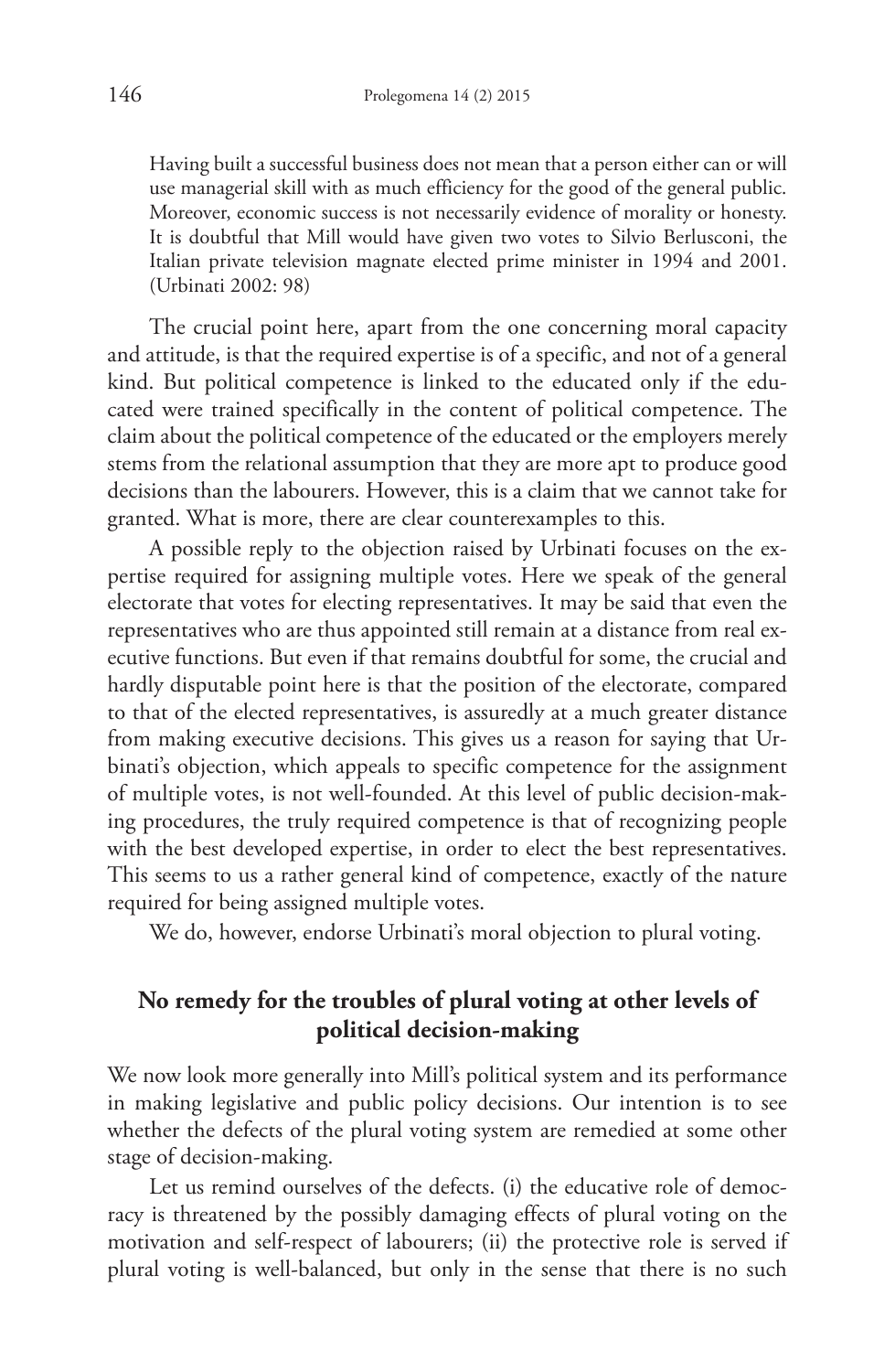group made liable to enter the position of being permanently outvoted in the bargaining process, and not in the sense of establishing a decision-making procedure that favours concern for the common good and the quality of decisions; (iii) the class of the educated is not a neutral class, but is socially biased in favour of upper classes. (iii) is the ground for claiming (ii), and we endorse (iii) only temporarily, as a consequence of Mill's idea (brought into question below) that one cannot completely understand the interests and conditions of people whose circumstances she does not share.

So, is there any remedy to these problems at different stages of political decision-making? The process of electing representatives is not the only stage in Mill's democratic system.

Let us consider the possible stages of decision-making in Mill's democracy. The opening stage should be called the problem stage – it is the stage when points of public concern are being raised, recognized, and offered to public attention. In a liberal democracy of a Millian kind, we can imagine a wide space for all groups to raise issues relevant for them.To be sure, problems can appear in virtue of differences in education, and in general social influence. Trouble may arise, for example, in Miranda Fricker's terms, as a question of epistemic injustice (Fricker 2007). In the public arena, some groups have problems communicating what is meaningful to them, and, therefore, putting their concerns on the political agenda in a proper way.

It does not seem that the labourers of Mill's time suffered from this kind of injustice, at least if we follow Mill's own testimony about events. Mill's discussion suggests that labourers were quite successful in expressing their troubles, their concerns, their interests and their intentions. Plural voting was exactly meant to bank the abuse of this capacity.

However, we do not see how the problems that we have indicated in relation to plural voting can be fixed at this level of the political process. Primarily, it appears to us that after labourers have had the possibility to raise their concern, they can still suffer from threats to their self-respect because of an unequal position at other stages of the decision-making process. Here we agree with Urbinati, who says that the humiliation of plural voting could, at least for some, easily lie in the fact that they are being asked about their problems, but not wholly or sufficiently being considered in decision-making. Problems for the educative function do not appear to be resolved.

It is more demanding to establish whether the absence of focus on the common good and the shortcomings in the quality of decisions can be remedied at this level. On one hand, it appears that they cannot, because each party is merely concerned with raising questions relevant to it. On the other hand, it might be expected that each side listens to the other sides, as well as that each side, at least partly, raises questions relevant to it in terms suitable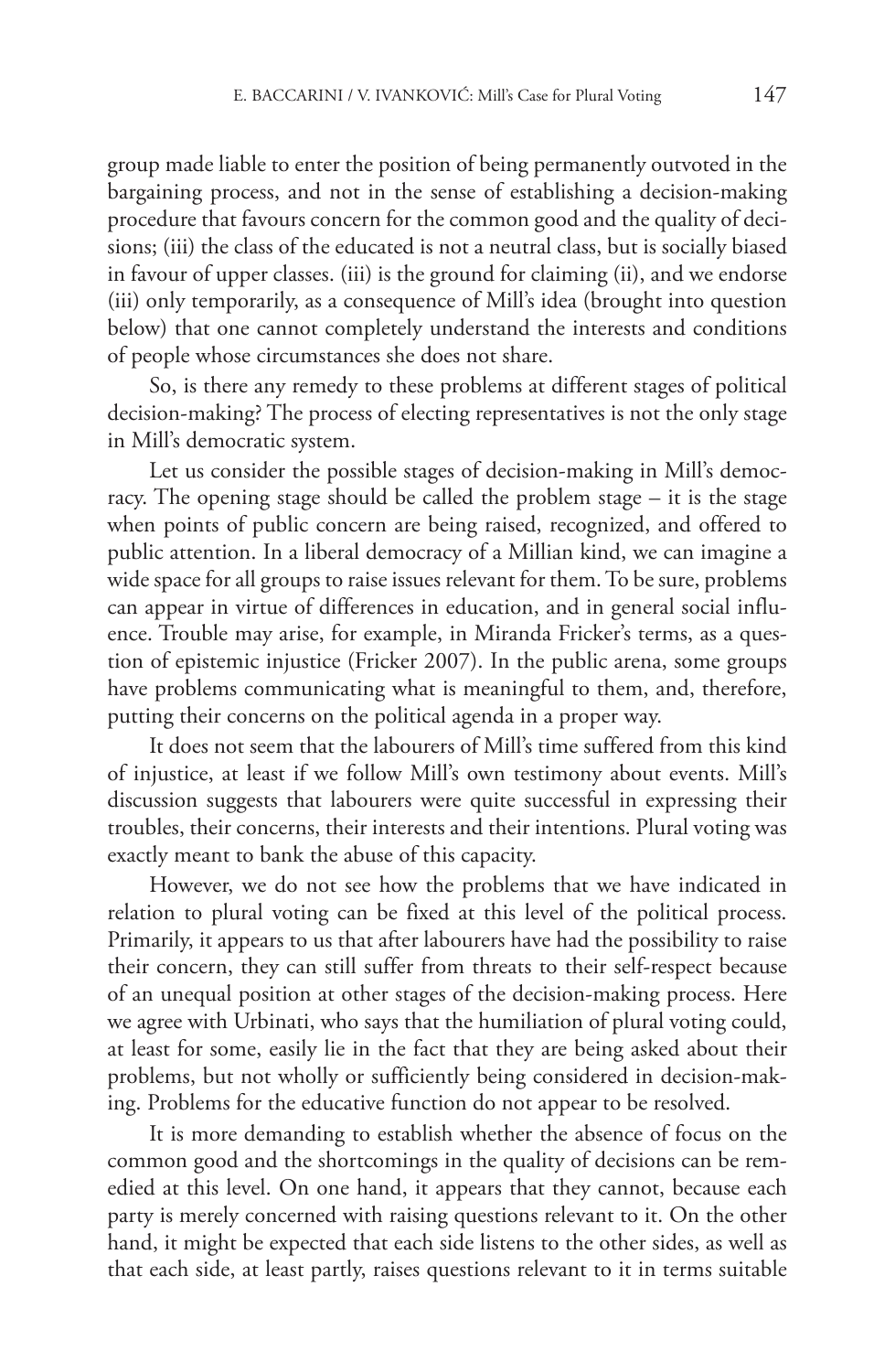for justification to the other sides. But even this is doubtful. First, there is a general problem of genuinely listening to the other sides in the political process (Talisse 2009). Second, it is difficult to see where the motivation to offer arguments that others can find justified comes from, if expected consequences that would arise from the decision-making process are lacking. Whether we can expect such consequences depends on what happens at the levels on which political decisions are made. For example, if results of voting at higher levels depend on mere bargaining, there is no motivation to explicate requirements on reasons addressed to others at any level, i.e. on terms that others can find justified, but only for bargaining. The problem stage, as far as the issue at hand is concerned, seems to be affected by the consequences of what happens at the levels of decision-making more than it has effect on these levels.

The following stage, at which operational clauses, or solutions to problems, are being offered to Parliament, may be called the proposal stage. This stage, however, is dominated by the educated commission, which offers the solution to problems in the form of laws. As Richard Arneson points out, the representative assembly is not assigned with the job to draft legislation, but merely approve it, reject it, or approve it in principle, as well as ask for its revision (1982: 45).The educated makers of legislation that Mill proposes are an embodiment of his devotion to bureaucracy. This commission would not exceed the members of the cabinet in numbers, nor could it enact law without the approval of Parliament. The elected representatives could criticize the commission's proposal and choose one of the aforementioned options. However, the commission members may ignore (or soften) the proposals and principles given to them by Parliament (Halliday 2004: 134). Here it is particularly clear that the well-functioning government is not based on democracy only, but must include the best qualities of bureaucracy (Miller, J. J. 2003: 647, 651).

Our claim is that, since it has been identified that the educated are more likely to come from the class of employers, and (as we temporarily take it on the basis of Mill's own premises that) there is no evidence that they can forego their class backgrounds and interests, the expectation that the commission may remedy class bias is illusory. It is likely that only higher classes would be represented here, and we cannot expect that the focus on the common good will be satisfactory. Thus, the likelihood of the educative function of democracy being fulfilled diminishes as well. This is because the educative function of politics is primarily accomplished by participation. Contrary to that, a large part of the population is excluded here. The problems noted at the level of the representative body caused by plural voting are not remedied at this level.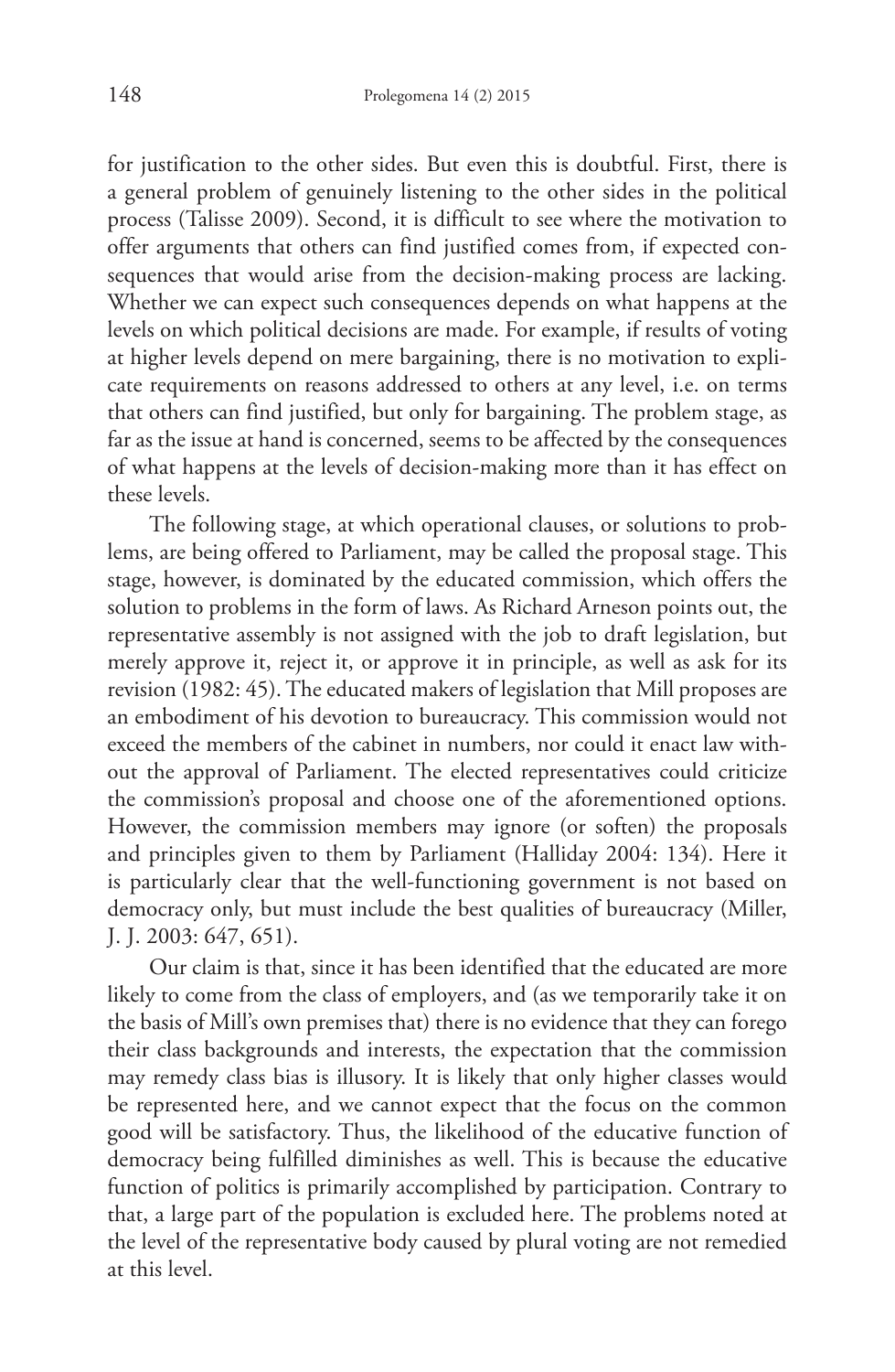The last stage can be coined the approval stage. It is the stage at which elected members of Parliament choose to pass or reject a certain law proposed by the commission. Their decisions and criticisms represent the expression of the electing citizenry, who have given them mandate through the plural voting mechanism. The Parliament, thus, reflects the mechanisms of plural voting, which means that the problems that we have remarked on in relation to plural voting are not remedied or attenuated at this level.

Our conclusion, at this point, is that Mill's public decision-making system characterized by plural voting is not satisfactory having the high expectations for representative government that he had in mind. Mill's major goals have been threatened. One of them is the educative role, as we have seen above. The other goal is that of the quality of decisions, i.e. having legislation directed towards the common good and proper respect of legitimate interests of individuals. In the system realized by plural voting, it is true that mere outvoting is rendered more difficult, which also tempers the risk that the rule of sinister interests and mistreatment of minorities will ensue. But at the same time, there is no guarantee that legislation will be inspired by the common good and the proper respect of interests. Because of the balance of power, short-term tactical compromises can be achieved, but the danger is that they will be the major result. This, however, cannot be satisfactory if we keep Mill's high expectations of representative government in mind.

#### **Mill's discussion on class division and plural voting in light of today's situation**

So far, we have discussed Mill's plural voting proposal, but without questioning his assumptions that the major division in society is that between employers and labourers, as well as that one cannot fully understand interests of those whose circumstances she does not share, and, consequently, remains biased in relation to them. It is, however, at least questionable that this is so (cf. Baccarini 2013: 314).

It appears that labourers have frequently voted contrary to their class interests, social condition and welfare, as Cressati convincingly demonstrates. To be sure, this has been visible even in Mill's time, by the election and during the governance of Napoleon III in France, when the majority had embraced conservative values. This has led some conservative circles to believe that the extension of the right to vote is not incompatible, and that it is, on the contrary, supportive of the strength of Church and State (Cressati 1988: 99, 101, 116–117). In contemporary democracies, national identification, for example, has frequently appeared to be more important than class identification. In particular, issues related to national belonging have often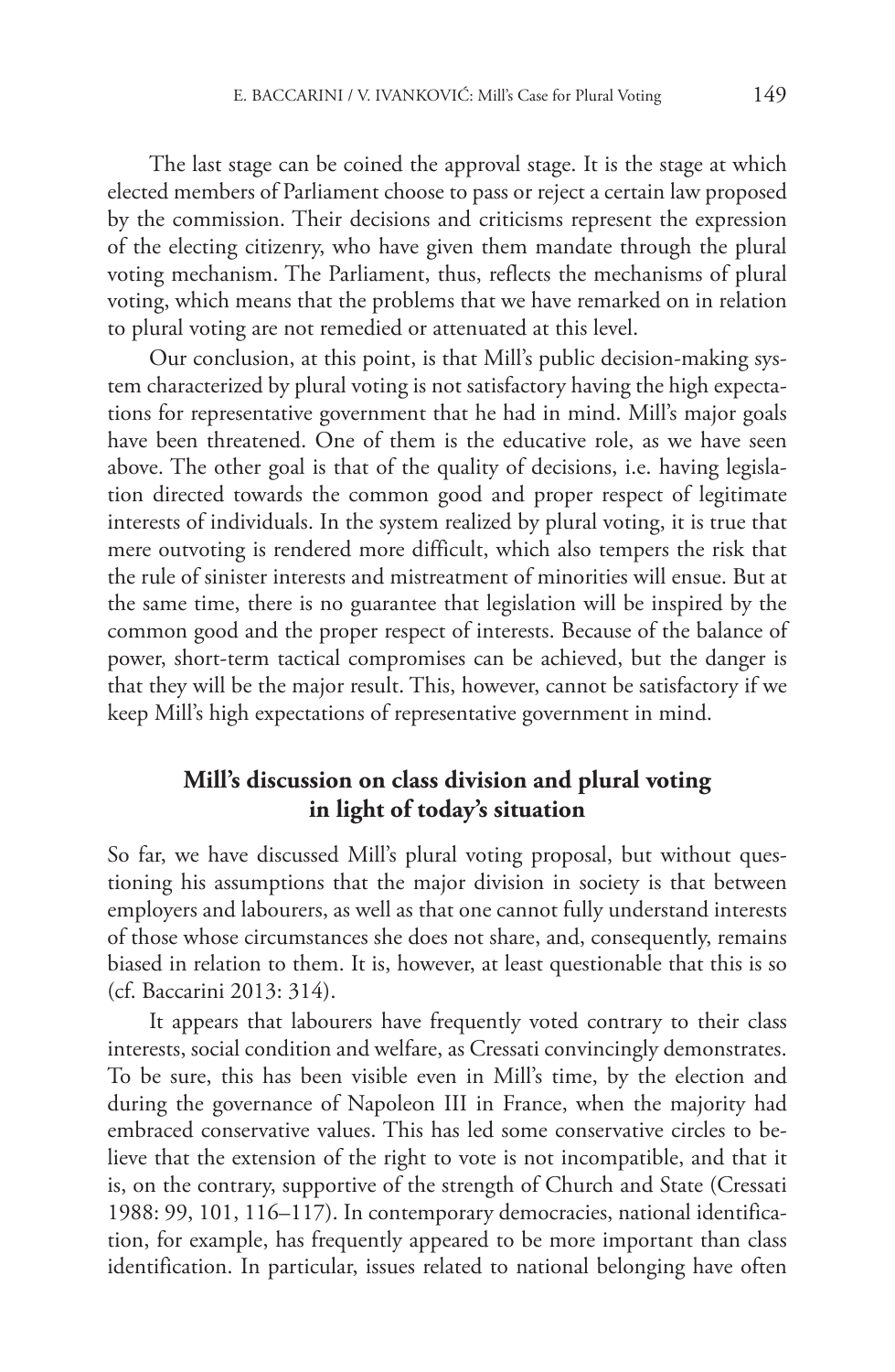been recognized as reasons for a diversified right to vote (where members of national minorities have some special guarantees for being represented in legislative bodies, like in Croatia).

Robert Talisse convincingly writes that people are frequently inspired by religious, or, generally, value commitments that override their social or class interests. He puts forward a plausible hypothesis based on the case of Kansas, where some authors interpret a good electoral result of conservatives by affirming that most people wrongly perceived their fundamental interests, or, in other words, that conservatives succeeded in virtue of false advertising. But Talisse says that there are more plausible alternative explanations.

It may be the case that citizens who, for example, oppose abortion on religious grounds take themselves to be morally obligated to vote for pro-life candidates, regardless of the likely negative impact on their pocketbooks, their public schools, their small businesses, and their neighbourhoods. (Talisse 2009: 34)

Certainly, more empirical social research is needed, but we judge Talisse's and Cressati's theses to be very tenable. We indicate, as prima facie evidence for these theses, the vast number of parties characterized by national belonging in various democratic systems (even where social rights of a sizable part of the population are menaced), the practice of recognizing institutional protections of rights other than social and welfare rights, and even at the cost of such rights, the mobilization of large parts of the population for issues different than social rights and welfare, as well as the tendency of many electorates to vote for policies favouring social inequalities, that would otherwise probably have to be explained as indicating vastly diffused irrationality among electoral bodies.

Consequently, the first comment that we offer to Mill's plural voting dispute, on the basis of successive times and today's situation, is that he has failed in his forecast of what the major sources of democratic opposition were going to be. He has wrongly anticipated the electoral motivations in the upcoming democracy.

Because of the fact that the division between employers and labourers is not the major contraposition, it is not to be expected that plural voting would favour the employers in opposition to labourers, even if it were the case that the former had been granted multiple votes in virtue of superior education. Various forms of solidarity and opposition take place and overlap across classes. In the event of such solidarities and oppositions, labourers will often come to renounce class-benefitting social policy in order to favour conservative values (like in the case described by Talisse).

An issue that most certainly needs to be brought into the fore is the supposition that class and social origin utterly determine our policy biases. The idea that one remains biased by her social origins is far from confirmed. It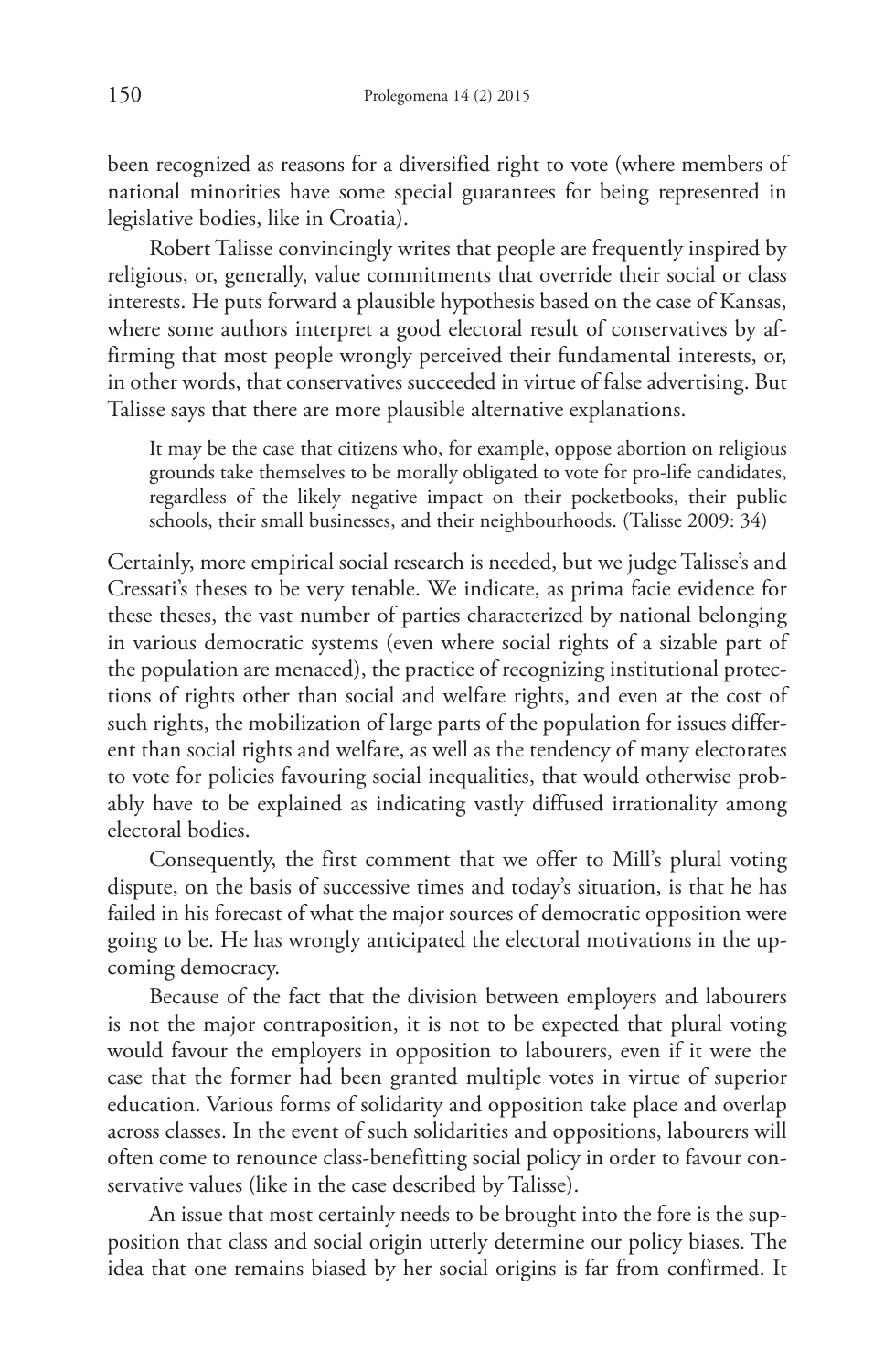often happens, for example, that members of the upper classes, particularly those in expertist and academic groups, support egalitarian social policies. It would be a matter of extensive empirical research to uncover possible connections between social origins and worldviews supported by experts and academics, but, on the basis of anecdotal evidence that we have, the strong thesis for such a connection appears to be disconfirmed. The case of experts and academics does not only betray the allegation that those of upper class origin will "stay true" to their class biases. In modern times, high quality education has not remained a privilege of upper classes, and we see experts and academics of both lower, as well as upper class origin breaking the fetters of their supposed bias as well.

This is not sufficient to justify plural voting. The proposal still faces important problems. There are other groups apart from those defined at the socio-economic level that suffer from burdens in education and from general social marginalization (for example, ethnic minorities). Plural voting might cause them further marginalization. It seems that there is urgency in finding measures of inclusion and protection for these groups. The exact opposite of the kind of plural voting that Mill had in mind seems to be the proper policy.

We believe that there are further defects within the plural voting view. One is contextual. Here, we join the ranks of political philosophers such as David Miller (2013) and Jonathan Wolff (2011) who indicate that we need to keep our contextual limitations in mind when we are considering the realization of a social project. Plural voting in Mill's form appears too distant from the idea of democratic equality implemented in the tradition of constitutional democracies to be an even minimally realistic project.

But we endorse more general reasons as well. The first is that political decisions, most of the time, are not merely technical, but, very frequently, related to values endorsed by people. This implies that political decision-making procedures must respect the political equality of these value bearers.To be sure, we do not take all values that people endorse as proper foundations for political decisions. Here we rely on the Rawlsian idea of public reason (Rawls 1993/2005: 212–254), which indicates that public decisions (at least in some fields) must be supported only by reasons we may reasonably expect that others can endorse as free and equal citizens. Not all values, therefore, can ground legitimate political decisions. But some of them can have this role, and it is realistic to expect reasonable inconclusiveness about the policies that they justify. For example, various people can attribute different degrees of inclination to different values. We are sceptical about the possibility of publicly establishing expertise for resolving stalemates in the justification of policies that arise from divergent assessment of values. This is why we think that pro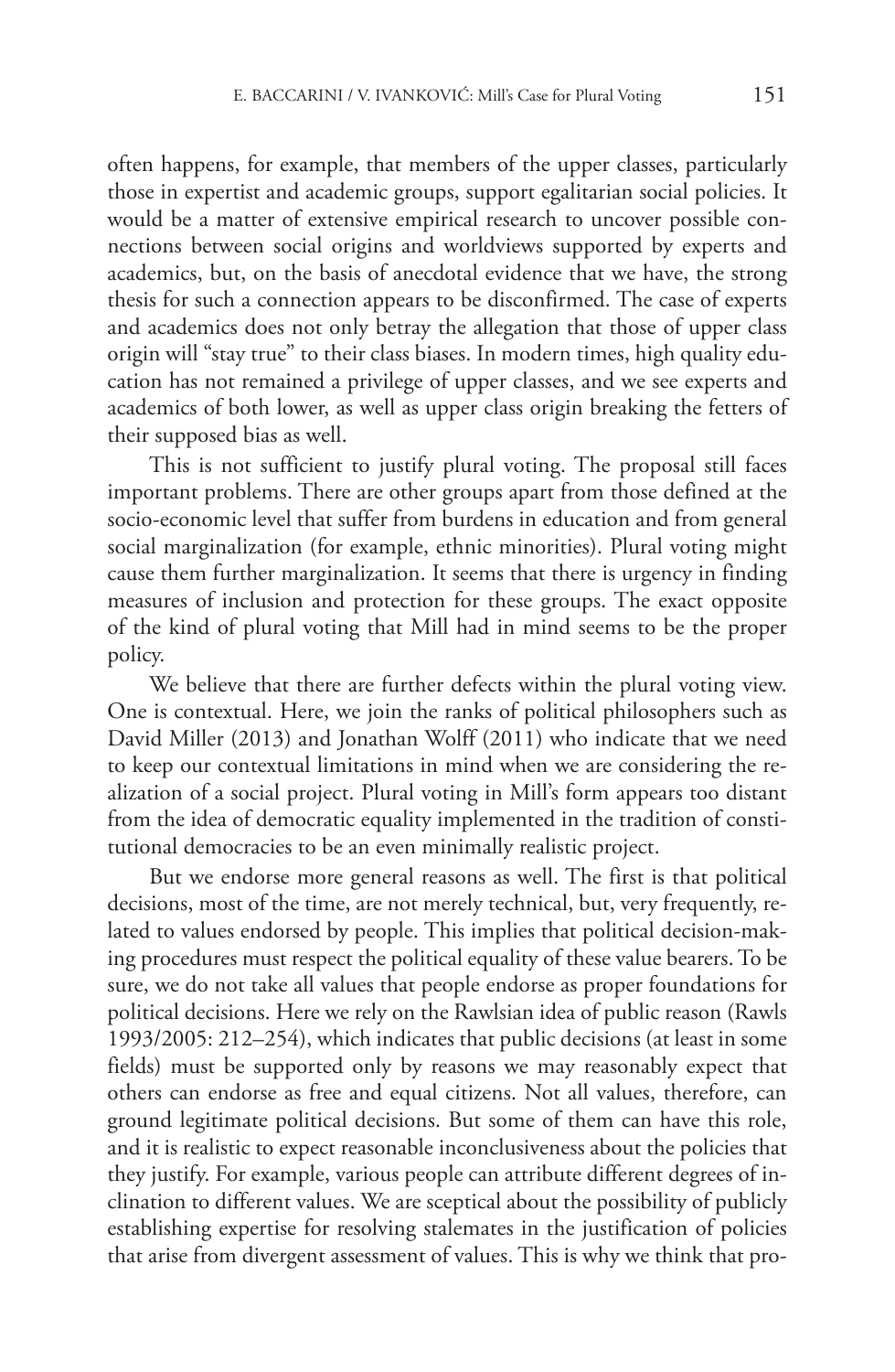cedural democratic equality must be respected. Importantly, the justificatory qualification of public reason that we endorse is an important constraint that pushes the decision-making process in the direction Mill aspired to push it – that of the common good and the proper respect of legitimate interests, as opposed to a contingent tactical balancing of interests.

The next problem that we remark on is the difficulty of establishing who the beneficiaries of plural voting ought to be. All people with a university degree? But are we certain that, for example, a naval engineer is more qualified for political decisions (of the general kind required from the wide electorate) than a person with only a high school degree who has many years of experience in social services? Mill might say that they must both be included. But then it might turn out that plural voting would be so extended that only the already discriminated and marginalized minorities would be excluded.

Another problem the proposal faces is the attention to general interest that we may expect from educated people, or people in managing roles. Let us remember Urbinati's challenge. Do we really want to assign multiple votes to a person like Silvio Berlusconi? Or to Wall Street wolves?

Although we are sceptical of Mill's case for plural voting, we want to remark that the attribution of a relevant role to the most educated in the political decision-making process may be suitable in the proper form, as well as that representation of some groups in legislative and policy-making bodies that is greater than the relative numerical presence in society may be needed for protective reasons (in addition to the justificatory constraint that we have shown above). We have stated that plural voting is unable to tend to Mill's high expectations of representative government, and we have pointed out problems related to the unequal position of citizens in the actual world that plural voting may even worsen. But we fully acknowledge Mill's worries related to the functioning of democracy, i.e. the possibility of mere outvoting, of the rule of ignorance and of sinister interests, as well as of politics as a practice of mere tactical compromises. In other words, we think that there is truth in Mill's rationale for plural voting and the role of bureaucracy (or, as we would say today, experts).<sup>3</sup> In the requirement of qualified majorities (inclusive of representative affirmative action), accompanied with the justificatory concern of public reason, we see important backing to decisions opposed to mere outvoting and politics as a system of mere tactical compromises.

We now sketch some ideas about the possibilities of implementing expertist ideas in contemporary institutional political arrangements. The core of these ideas cannot be properly implemented in a general way, as with the

<sup>&</sup>lt;sup>3</sup> We do not enter into a detailed analysis of social epistemological arguments for expertism. See Prijić-Samaržija (2000; 2001; 2002; 2007).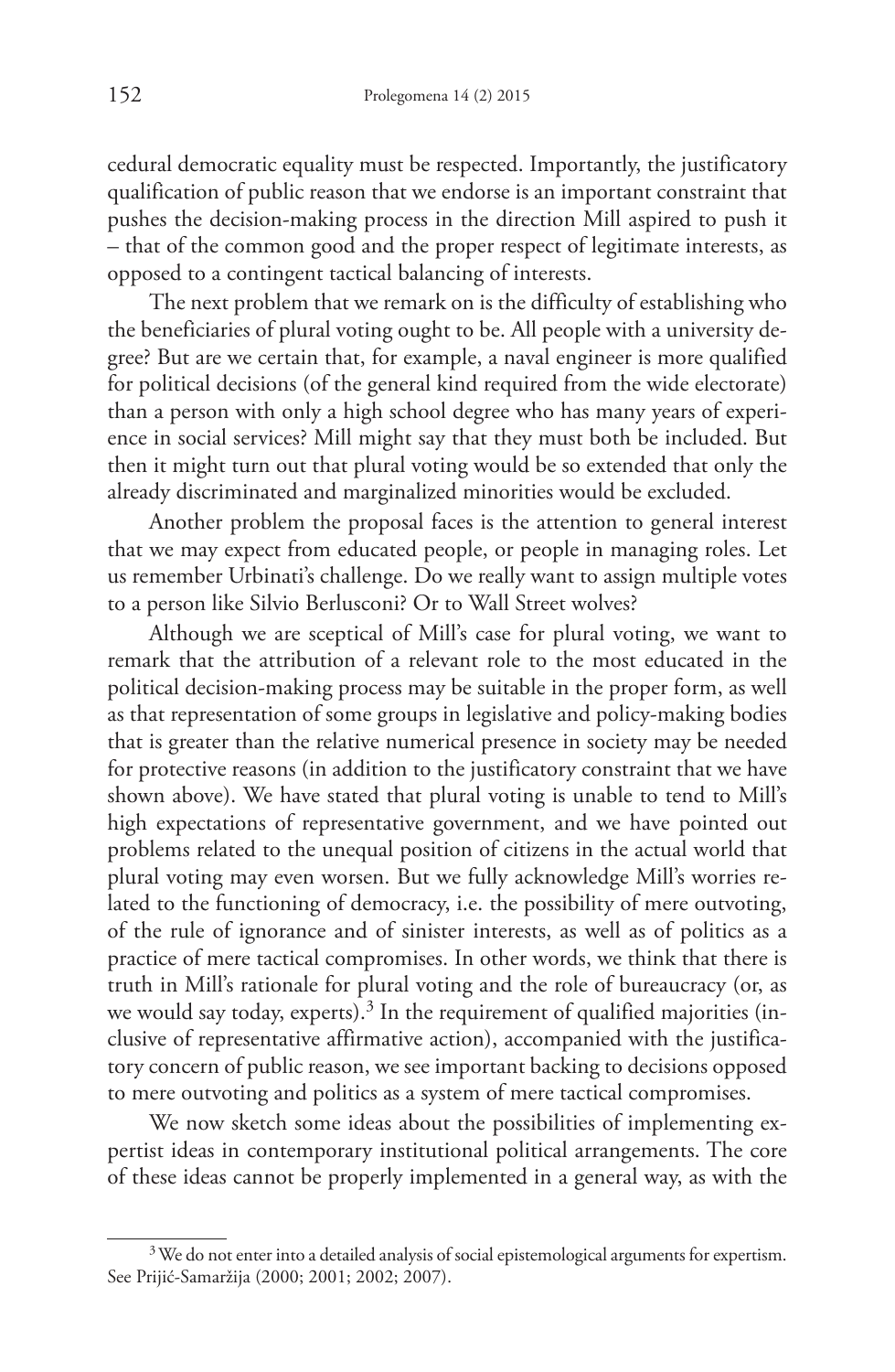plural voting proposal, but in specific domains where expertise is publicly recognized, and where it can be publicly justified who the experts are. First, one context we deem appropriate for the exercise of expertise is that of human rights and basic liberties. For this end, we support the role of specific expert bodies and procedures, such as judicial review. Judicial review can be a particularly effective resource if we are able to indicate spaces that may be legitimately protected from abuses in democratic decision-making. Here we refer to proposals like that of Thomas Christiano. The idea, similarly to what is indicated at the beginning of this paper, is that democracy as such is not a fundamental value. It must be respectful of the protection of individuals' basic rights and liberties, a proper social minimum, and it should be equipped with mechanisms against the creation of minorities that are permanently outvoted (Christiano 2008).

No mechanism is a guarantee by itself and each of them is subject to possible side effects. In particular, we are aware of possible misuses of mechanisms like the judicial review. Constitutional courts (or Supreme courts, as they are called in English-speaking countries) are subject to misuses in the same way as other bodies. Rather than granting Constitutional courts with supreme power, a balanced mechanism or interaction between them and legislative bodies needs to be sought out. We find the dialogical model supported by Colin Farrelly particularly appealing (2007).

Along with issues of basic rights and liberties, an important challenge to democracy are decisions that require particular expertise in natural sciences, or social sciences like economics. This is a question debated by various authors, and we are very much in sympathy with some of their claims (Kitcher 2011; Christiano 2008; Christiano 2013). There are various issues that require highly specialized competence and knowledge, such as those concerning the economy and, perhaps even more, those of environmental policies and GMO. We resist the temptation of attributing to experts full, or even final, decisional power. We have various reasons for this. The first one is well remarked by Philip Kitcher. There are no value-free scientific responses. This is a claim with an epistemological background. It is that researchers embrace different theses by evaluating evidence under the influence of their value commitments. But our thesis is not dependent on such an epistemological idea alone. For us, it is sufficient that it is not possible to state what a good result is in abstraction from value commitments. Consider the economy. It is not possible to say, in abstraction from value, whether an economic policy is successful. Some, for example, simply see the increase of economic benefits as the proper goal, while others find such a proposal lacking in value if it is neglectful of some version of respect for social equality and diffused welfare. Contrary to positions favouring unconditioned economic development, even a stationary state may be welcome by some, as it was by Mill (1848/1965: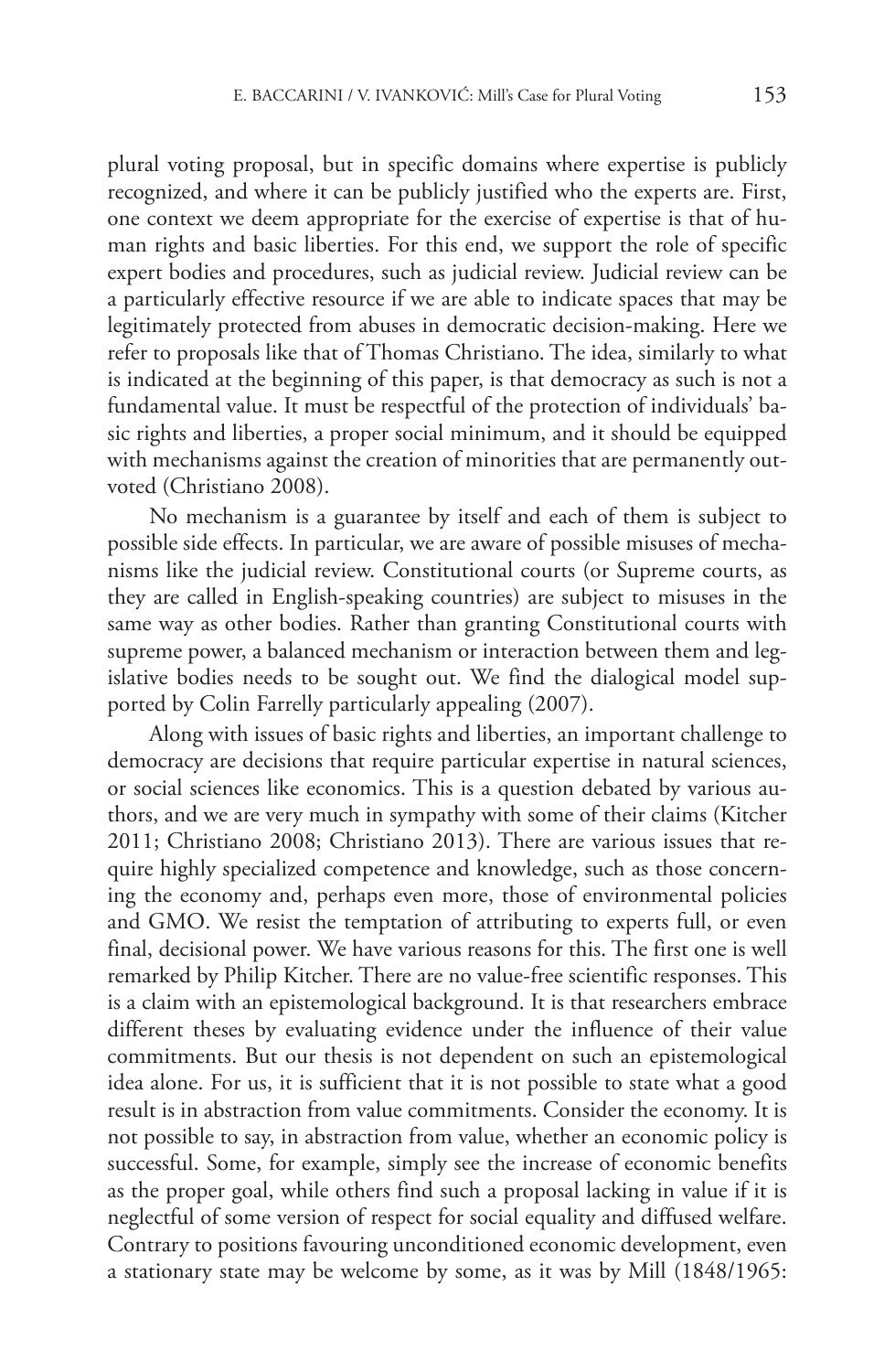752–757). John Rawls considers this a legitimate option in the context of reasonable pluralism (2001: 63–64). Although, as we have said above, not all value commitments can be grounds for public decisions, but such value commitments are matters of democratic decisions, and they cannot be left to separate groups of experts.

Another important reason for not attributing final decision-making power to experts is that decisions requiring expertise are hardly uncontroversial even among experts. In most situations, experts can indicate what the possible results are, but they diverge in opinion regarding the probabilities of the various possible outcomes. Sometimes they agree about probabilities, but their decisions about policies depend on various personal orientations, such as risk adversity or the value attributed to what is at stake. Here, again, it is proper to leave the final decision to a democratic body, although tutored by experts.

A problem for democratic decisions, however, lies in the irrational impulses of people, most likely caused by evolutionary reasons and adaptations to different conditions. Here we rely on the discussion by Persson and Savulescu (2012: 1–45). People are subject to distortions of reasoning under the influence of bias, such as the bias for what is present or proximate (both in spatial, as well as in temporal terms). Such distortions can lead to catastrophic results, for instance, in the field of sustainable development.

Consequently, it is important to think about procedures that give proper roles to experts, as well as to democratic decisions. In thinking about procedures, it is important to avoid pernicious idealizations, such as thinking either of experts, or citizens, as more rational than they are, or more disposed to the common good than they are, or that there is more consensus than it is reasonable to expect in real life conditions.

As one practical solution, and a rather radical one to boot, but which is, nonetheless, respectful of democracy, is that of constituting expert bodies with the power to hold a referendum, when they disagree with the policy of the Government, or the Parliament. Here we have a strong role for experts, accompanied with the decisive role for the most democratic resource. The matter of who decides the members of the expert bodies is a further question. Here the risk is that these bodies may mirror the relations of power among democratically elected political bodies, and that they may merely reproduce the interests of those who nominated them. Perhaps part of the solution is the internationalization of these bodies. For example, an institution like the European Science Foundation might nominate such bodies for various countries.

To be sure, we are obviously not ready to indicate detailed proposals for the inclusion of expert knowledge in public decision-making at this time.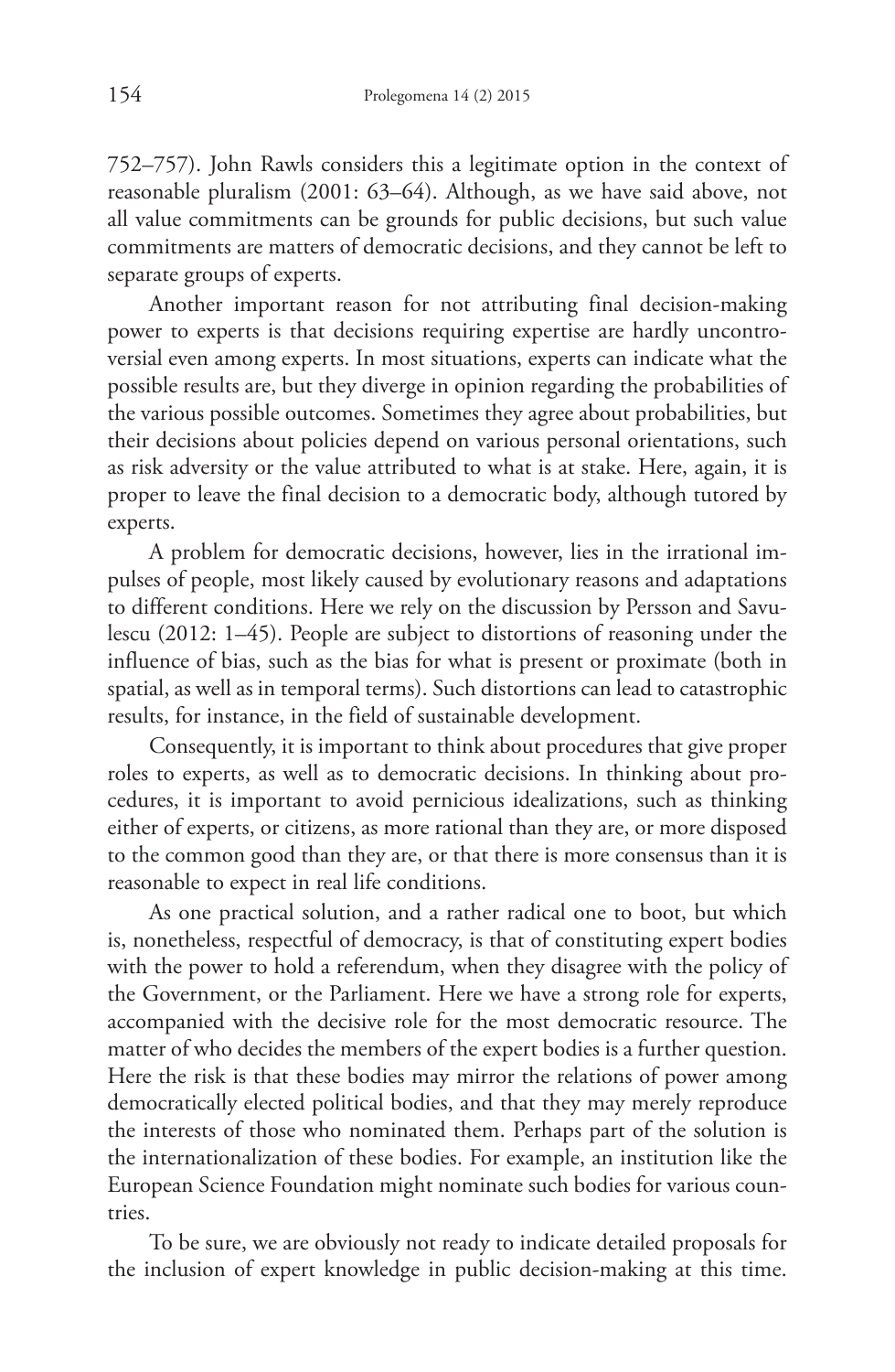But we hope that we have highlighted the truthful parts in Mill's rationale for plural voting. Although we do not share Mill's proposal for plural voting, we find it inspiring for thoughts regarding the inclusion of experts in public legislative and policy-making bodies. 4

#### **Bibliography**

Arneson, R. J. 1982. "Democracy and Liberty in Mill's Theory of Government", *Journal of the History of Philosophy* 20, 43–64.

Baccarini, E. 2013. "John Stuart Mill", in E. Kulenović (ed.), *Moderna politička teorija* (Fakultet političkih znanosti u Zagrebu: Zagreb), 291–330.

Bird, C. 2010. "Self-respect and the Respect of Others", *European Journal of Philosophy* 18 (1), 17–40.

Beitz, C. R. 1989. *Political Equality: An Essay in Democratic Theory* (Princeton, NJ: Princeton University Press).

Christiano, T. 2008. *The Constitution of Equality* (Oxford: Oxford University Press).

Christiano, T. 2013. "Rational Deliberation among Experts and Citizens", in J. Parkinson and J. Mansbridge (eds.), *Deliberative Systems: Deliberative Democracy at the Large Scale* (Cambridge: Cambridge University Press), 27–51.

Gaus, G. F. 1981. "The Convergence of Right and Utility: The Case of Rawls and Mill", *Ethics* 92, 57–72.

Gaus, G. F., 2010. "State Neutrality and Controversial Values in *On Liberty*", in C. L. Ten (ed.), *Mill's On Liberty: A Critical Guide* (Cambridge: Cambridge University Press), 83–104.

Estlund, D. M. 2009. *Democratic Authority: A Philosophical Framework* (Princeton, NJ: Princeton University Press).

Halliday, R. J. 2004. *Political Thinkers: John Stuart Mill* (London: Routledge).

Kitcher, P. 2011. *Science in a Democratic Society* (Amherst, NY: Prometheus Books).

Margalit, A. 1994. *The Decent Society* (Cambridge, MA: Harvard University Press).

Mill, J. S. 1848/1965. *Principles of Political Economy with Some of Their Applications to Social Philosophy*, in J. M. Robson (ed.), *Collected Works of John Stuart Mill, vol. II*–*III* (Toronto: Toronto University Press).

——. 1859/1977. *On Liberty*, in J.M. Robson (ed.), *Collected Works of John Stuart Mill, vol. XVIII* (Toronto: Toronto University Press).

<sup>&</sup>lt;sup>4</sup> We thank Ivan Cerovac, Julija Perhat, Aleksandar Šušnjar, and Nebojša Zelić for their invaluable comments in discussing the earlier versions.